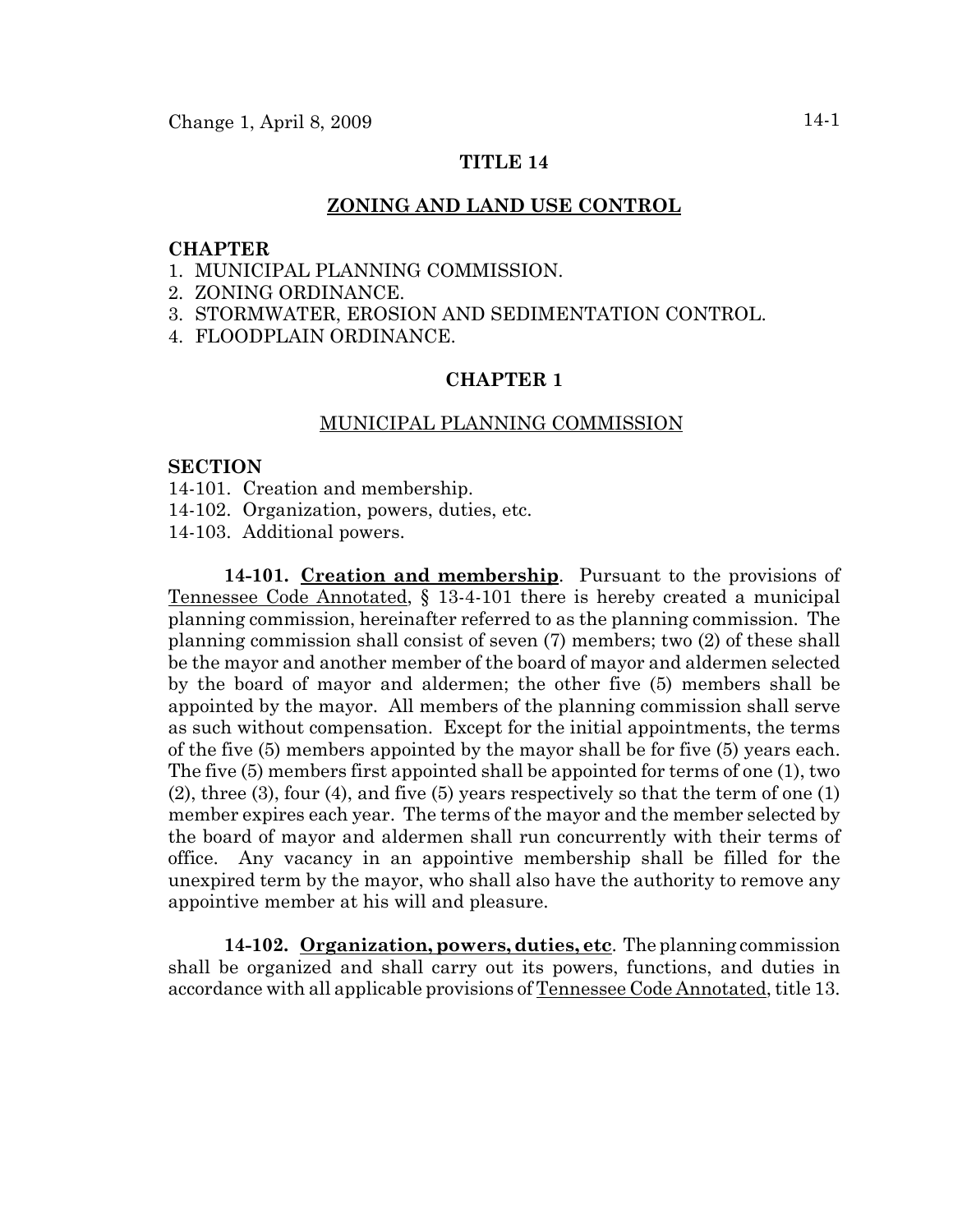14-103. **Additional powers**.<sup>1</sup> Having been designated as a regional planning commission, the municipal planning commission shall have the additional powers granted by, and shall otherwise be governed by the provisions of the state law relating to regional planning commissions.

<sup>1</sup> State law reference

To make this section effective the municipality should request the state department of economic and community development, under authority granted by Tennessee Code Annotated, § 13-3-102 to designate the municipal planning commission as a regional planning commission.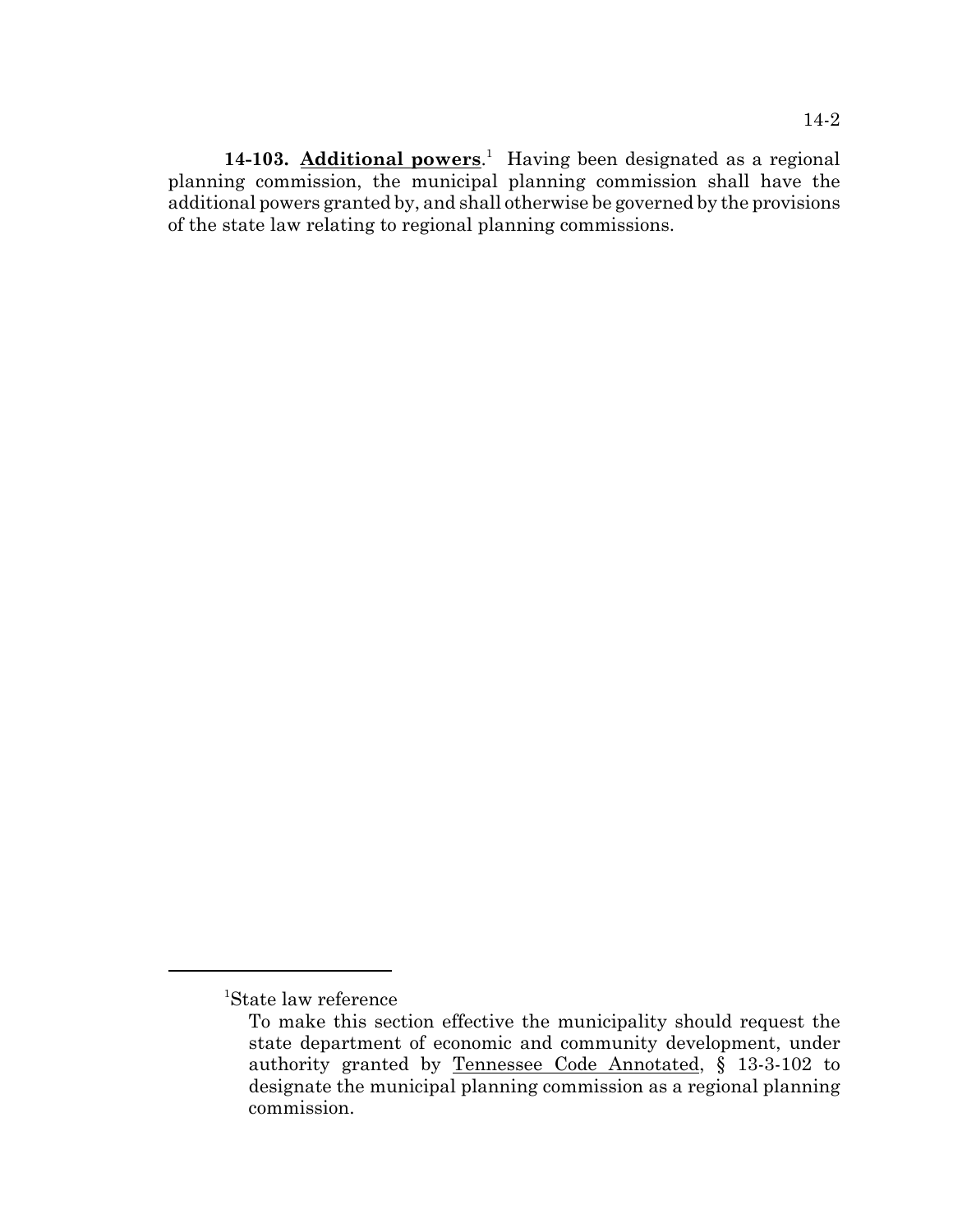#### **CHAPTER 2**

## **ZONING ORDINANCE**

### **SECTION**

14-201. Land use to be governed by zoning ordinance. 14-202. Violations and penalty.

**14-201. Land use to be governed by zoning ordinance**. Land use within the Town of Baileyton shall be governed by Ordinance Number \_\_\_\_\_, titled "Zoning Ordinance, Baileyton, Tennessee," and any amendments thereto.<sup>1</sup>

**14-202. Violations and penalty**. Violations of the zoning ordinance shall subject the offender to a penalty under the general penalty provision of this code. Each day a violation is allowed to continue shall constitute a separate offense.

<sup>&</sup>lt;sup>1</sup>Ordinance No.  $\frac{1}{\sqrt{2}}$ , and any amendments thereto, are published as separate documents and are of record in the office of the town recorder.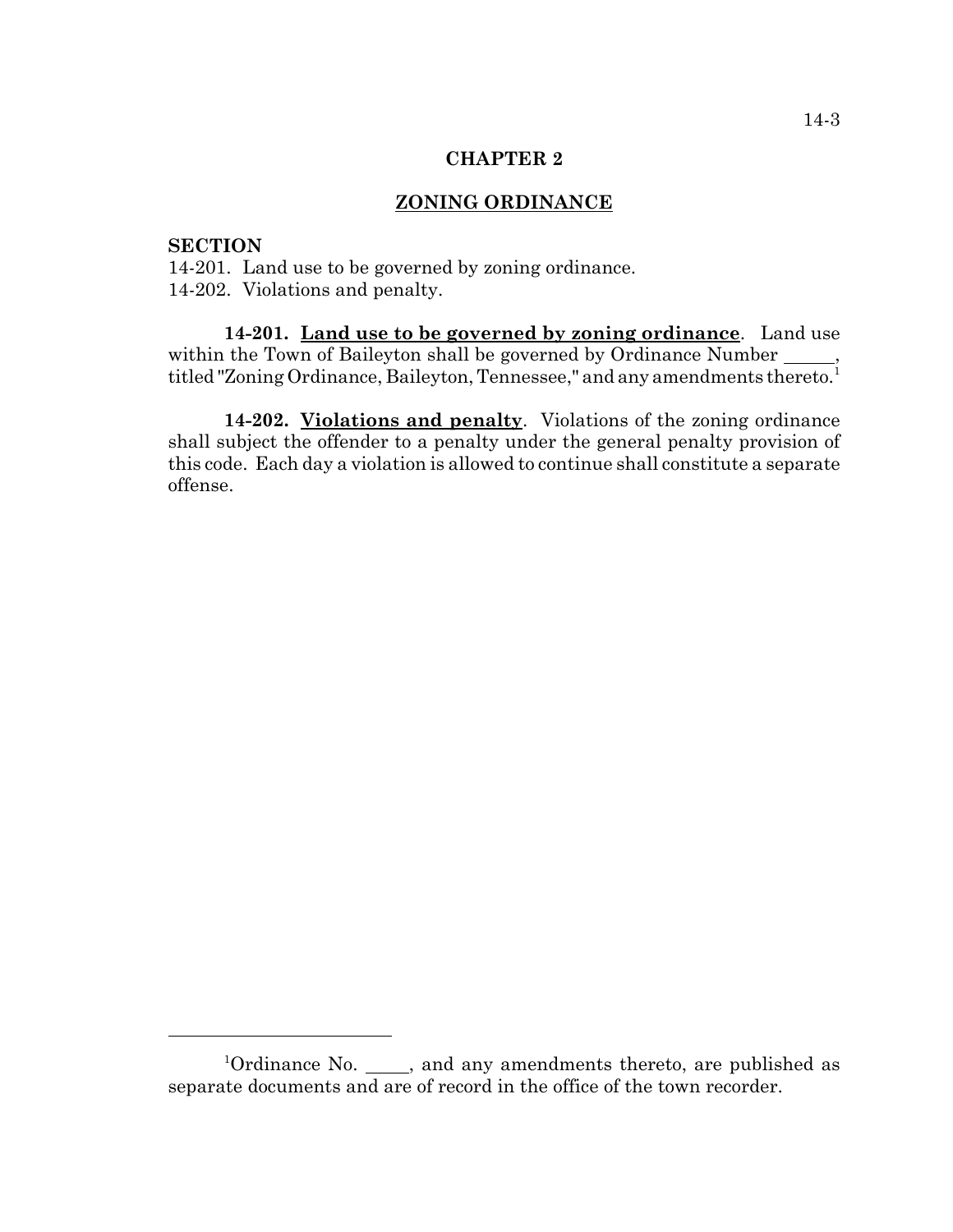## **CHAPTER 3**

## **STORMWATER, EROSION AND SEDIMENTATION CONTROL**

## **SECTION**

- 14-301. Title.
- 14-302. Purpose.
- 14-303. Definitions
- 14-304. Regulated land disturbing activities.
- 14-305. Permit required for any regulated land disturbing activity.
- 14-306. Stormwater Pollution Prevention Plan required.
- 14-307. Plan requirements.
- 14-308. Plan must contain measures to meet approved standards.
- 14-309. Plan development at owner/developer's expense.
- 14-310. Plan submitted to building inspector.
- 14-311. Final plan reviewed within sixty (60) days.
- 14-312. Grading permit and bond.
- 14-313. Building inspector and/or town designee may require additional protective measures.
- 14-314. Retention/detention facilities and drainage structures maintained.
- 14-315. Improperly maintained retention/detention facilities and drainage structures a violation.
- 14-316. Town may take ownership of retention facilities and drainage structures.
- 14-317. Technical assistance.
- 14-318. Building inspector and/or designee responsible for providing safeguards in projects less than five (5) acres.
- 14-319. Grading permit also required for any project on less than on acre involving grading, filling, or excavating.
- 14-320. Existing developed properties with drainage, erosion and sediment concerns.
- 14-321. Improvements required in existing developments normally at owner's expense.
- 14-322. Town may take responsibility for existing retention facilities and drainage structures.
- 14-323. Improvement required with existing developments subject to appeal.
- 14-324. Monitoring, reports, and inspections.
- 14-325. Certificate of occupancy not issued until compliance with plan verified.
- 14-326. Plan construction acceptance and bond release.
- 14-327. Appeal of administrative action.
- 14-328. Town clean-up resulting from violations at developer's/owner's expense.
- 14-329. Penalties; enforcement.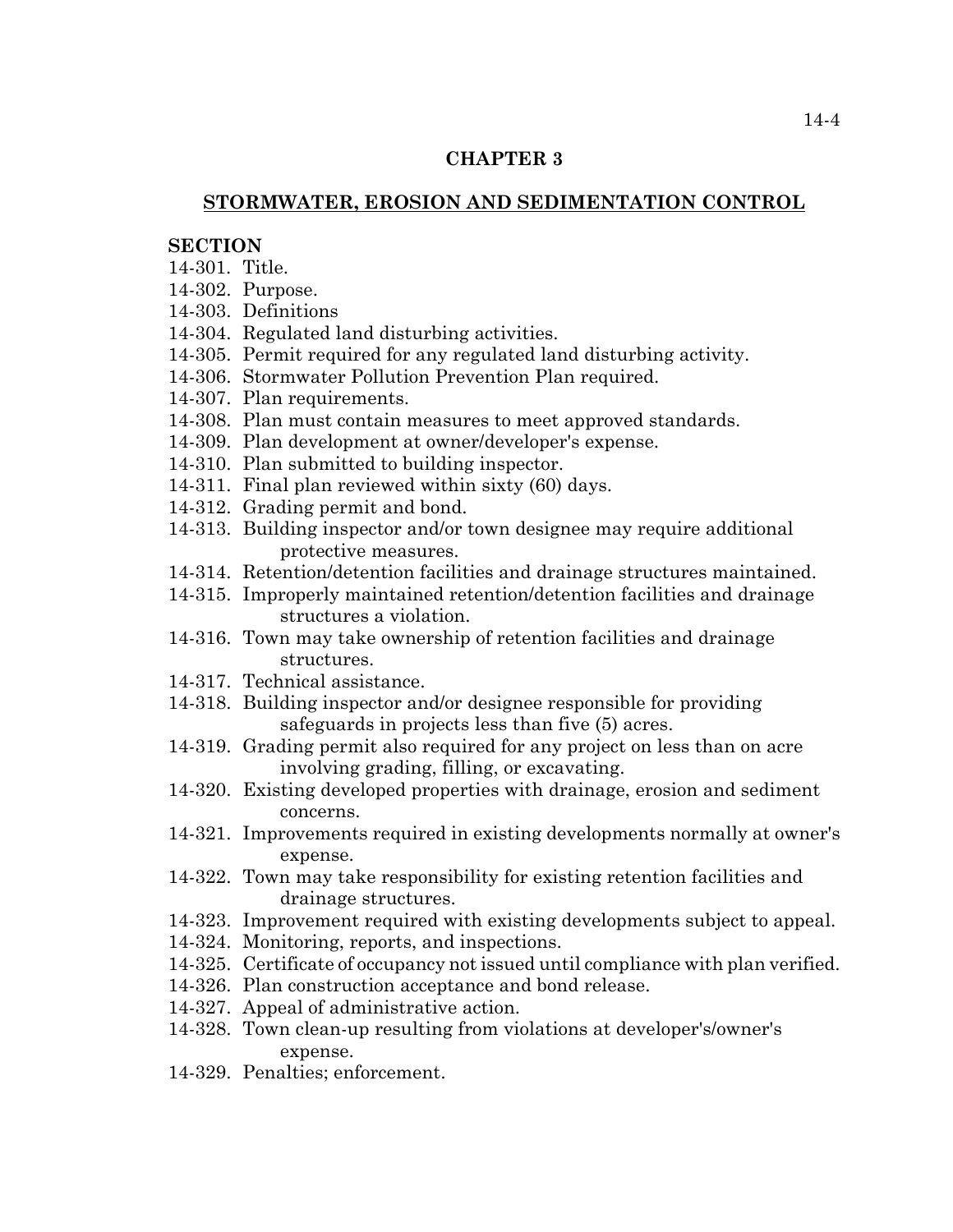**14-301. Title**. This chapter shall be known as the "Stormwater, Erosion and Sedimentation Control Ordinance of the Town of Baileyton, Tennessee." (Ord. #\_\_\_, Dec. 2002)

**14-302. Purpose**. The purpose of this ordinance is to conserve the land, water and other natural resources of the Town of Baileyton and Greene County; and promote the public health and welfare of the people by establishing requirements for the control of stormwater, erosion and sedimentation and by establishing procedures whereby these requirements shall be administered and enforced; and to diminish threats to public safety from degrading water quality caused by the runoff of excessive stormwater and associated pollutants, to reduce flooding and to reduce the economic loss to individuals and the community at large. (Ord. #\_\_\_, Dec. 2002)

**14-303. Definitions**. For the purpose of this chapter, the following words and phrases shall have the meanings respectively ascribed to them by this section:

(1) "Development." Any activity on one (1) acre or more or three (3) lots or more that involves making changes to the land contour by grading, filling, excavating, removal, or destruction of topsoil, trees, or vegetative covering.

(2) "Denuded area." Areas disturbed by grading, filling, or other such activity in which all vegetation has been removed and soil is exposed directly to the elements allowing for the possibility of erosion, stormwater and sediment run-off.

(3) "Developer." Any person, owner, individual, partnership, copartnership, firm, company, corporation, association, joint stock company, trust, estate, governmental entity or any other legal entity, or their legal representatives, agents or assigns.

(4) "Drainage." A general term applied to the removal of surface or subsurface water from a given area either by gravity or by pumping; commonly applied to surface water.

(5) "Drainage ways and local waters." Any and all streams, creeks, branches, ponds, reservoirs, springs, wetlands, sinkholes, wells, drainage ways and wet weather ditches, or other bodies of surface or subsurface water, natural or artificial, lying within or forming a part of the boundaries of the Town of Baileyton or the area under the regulatory responsibility of the Baileyton Planning Commission.

(6) "Erosion." The general process whereby soils are moved by flowing surface or subsurface water.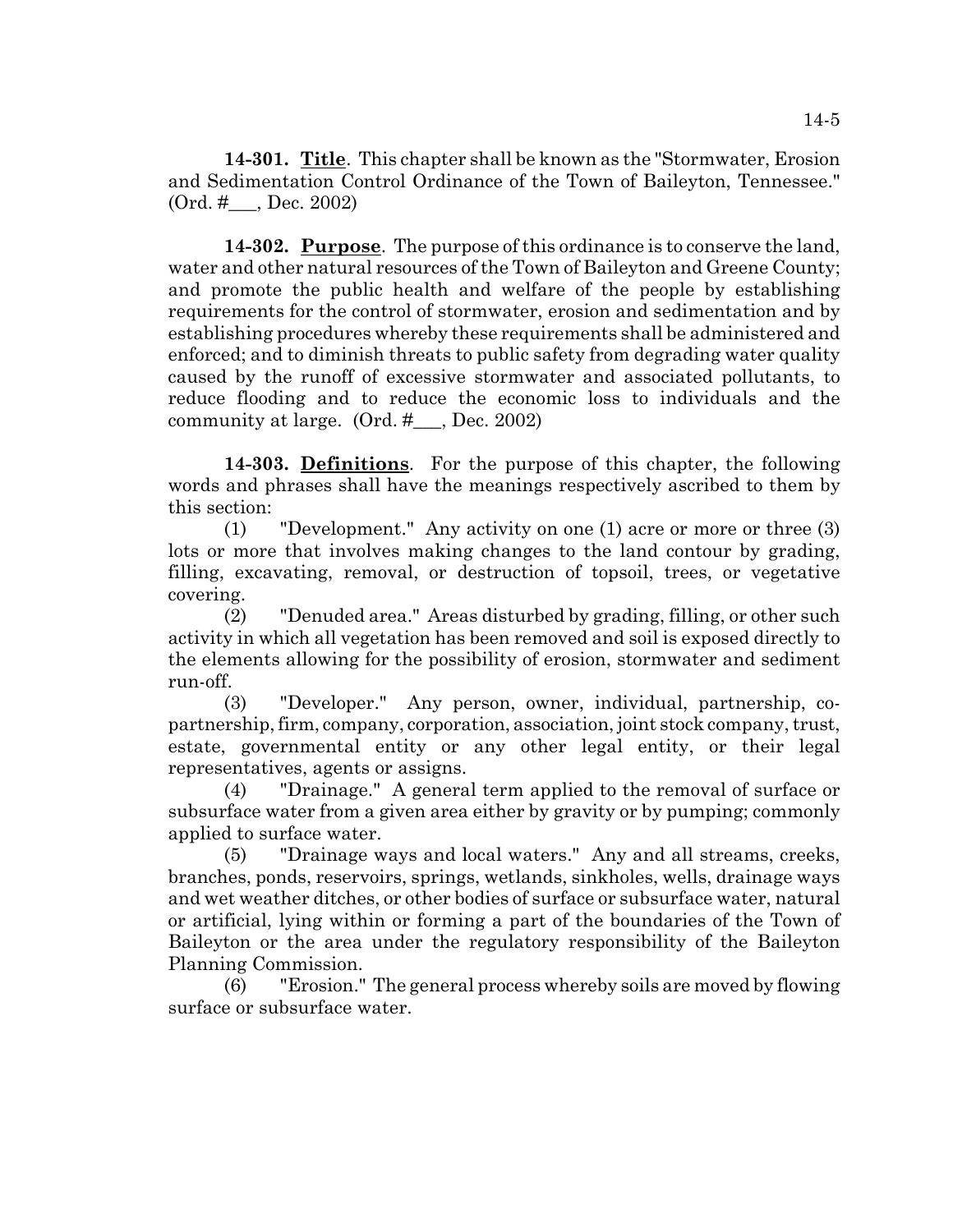(7) "Grading permit." The permit that must be issued by the building inspector, or in his/her absence, the town's designee, before any land disturbing activity is undertaken by a developer, or when grading, filling, or excavating is proposed on a project.

(8) "Land disturbing activity." Means any activity which may result in soil erosion from water or wind and the movement of sediments into drainage ways, or local water, including, but not limited to, clearing, grading, excavating, transportation and filling of land, except that the term shall not include:

(a) Such minor land disturbing activities as home and gardens and individual home landscaping, repairs and maintenance work.

(b) Construction, installation or maintenance of individual service connections, or septic lines and drainage fields or utility line construction.

(c) Preparation for single family residences separately built, unless in conjunction with multiple [three (3) or more] adjacent construction sites in subdivision developments.

(d) Emergency work to protect life, limb or property.

(9) "Stormwater Pollution Prevention Plan." For the purpose of this chapter, a Stormwater Pollution Prevention Plan (SWPPP) refers to a formal written document addressing grading, vegetation, drainage, and stormwater flows, erosion and sedimentation controls, as specified in §§ 14-305 through 14-308, that is reviewed by the building inspector/designee, reviewed by the Baileyton Planning Commission, and if approved by the planning commission, is used as the basis for the building inspector to issue a grading permit that allows land disturbing activity to proceed. (Ord. #\_\_\_, Dec. 2002)

**14-304. Regulated land disturbing activities**. (1) Except as provided in subsections 14-304(2) and 14-304(3), it shall be unlawful for any person to engage in any land disturbing activity on any commercial development, or any development, construction, or renovation activity involving at least five (5) acres without submitting and obtaining approval of a Stormwater Pollution Prevention Plan as detailed in §§ 14-306 through 14-309 of this chapter, and being issued a grading permit by the building inspector/designee.

(2) Any person who owns, occupies, and operates private agriculture or forest lands shall not be deemed to be in violation of this ordinance of land disturbing activities which result from the normal functioning of this lands, however, the building inspector has the authority to require reasonable erosion and sedimentation control measures if pollution and run-off problems are evident.

(3) Any state or federal agency not under the regulatory authority of the Town of Baileyton for stormwater management, erosion and sedimentation control. (Ord. #\_\_\_, Dec. 2002)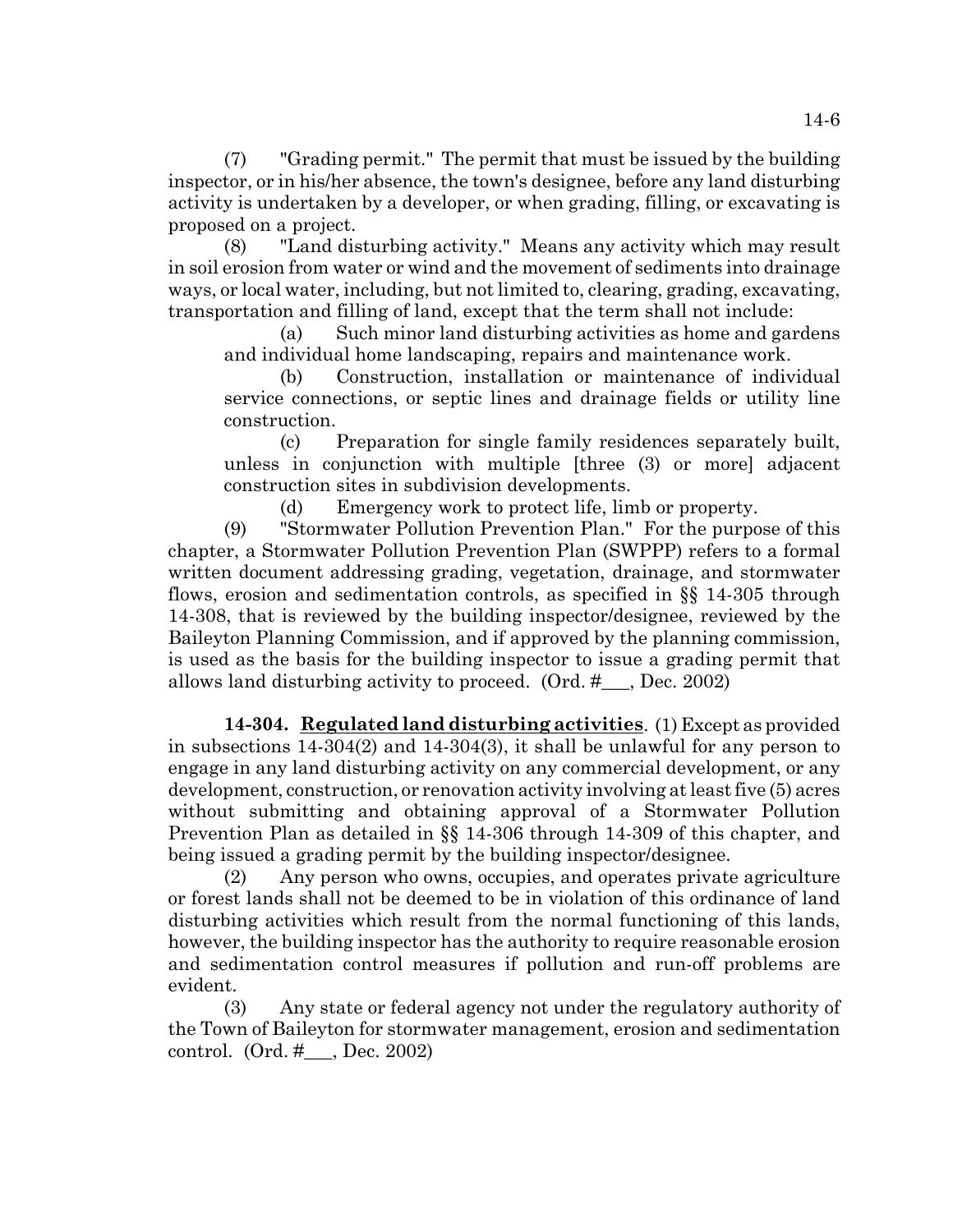**14-305. Permit required for any land disturbing activity**. Any land disturbing activity, as defined, shall require a grading permit, in addition to any building permit that must be issued by the building inspector prior to the commencement of any work. Grading permits for land disturbing activities will be issued by the building inspector only upon the developer meeting requirements outlined in §§ 14-304 through 14-312 of this chapter. (Ord. # $\ldots$ Dec. 2002)

**14-306. Stormwater Pollution Prevention Plan required**. A Stormwater Pollution Prevention Plan (SWPPP) shall be required for all developments, subdivisions, or construction activities involving five (5) or more acres. A SWPPP shall be required for all commercial construction or renovation, or any multi family residential facility involving three (3) or more units. If necessary to protect the health and safety of the people, the building inspector and/or planning commission may, at its discretion, require a SWPPP for any development or renovation under five (5) acres, or subdivision with less than three (3) adjacent lots, or multi-family residential development under three (3) units.

**14-307. Plan requirements**. The SWPPP shall be prepared and designed and certified by an engineer and/or land surveyor licensed in the State of Tennessee. The length and complexity of the plan is to be commensurate with the size of the project, severity of the site condition, and the potential for off-site damage. The plan shall include the following:

(1) Project description. Briefly describe the intended project and proposed land disturbing activity including number of units and structures to be constructed and infrastructure required.

(2) Contour intervals of five (5) or less showing present conditions and proposed contours resulting from land disturbing activity.

(3) All existing drainage ways, including intermittent and wetweather. Include any designated floodways or flood plains.

- (4) Existing land cover.
- (5) Approximate limits of proposed clearing, grading and filling.

(6) Amount of approximate flows of existing stormwater leaving any portion of the site and where stormwater leaves the site. The appropriate calculations for making this determination shall be shown in the drainage plan.

(7) Description of existing soil types and characteristics and any anticipated soil erosion and sedimentation problems resulting from existing characteristics.

(8) Location, size and layout of proposed stormwater and sedimentation control improvements.

(9) Proposed drainage network.

(10) Proposed drain tile or waterway sizes.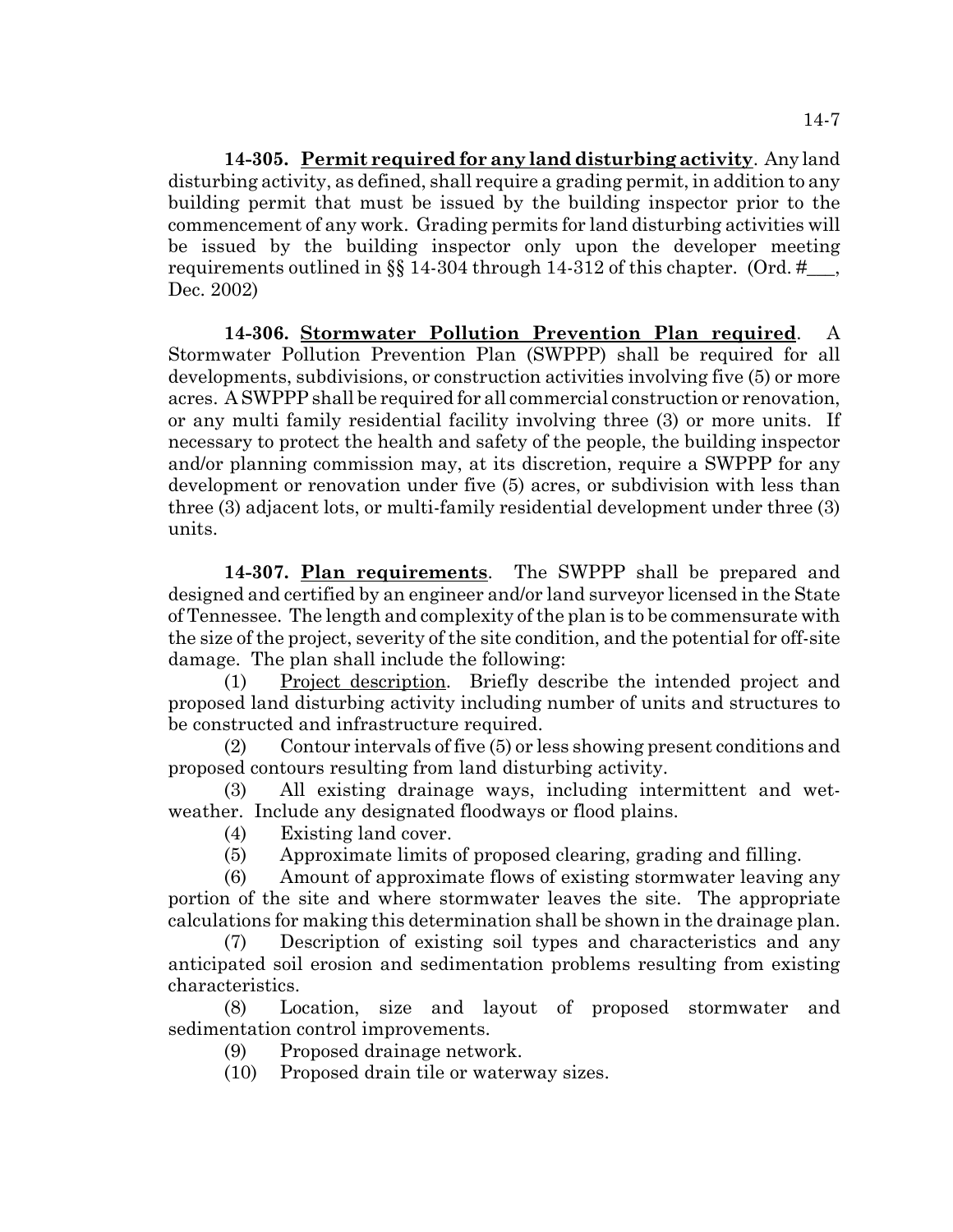(11) Approximate flows leaving site after construction and incorporating water run-off mitigation measures. The evaluation must include projected effects on property adjoining the site and on existing drainage facilities and systems. The hydraulic calculations necessary to ensure adequately sized stormwater management structures must also be included.

(12) The projected sequence of work represented by the grading, draining and erosion and sedimentation control plans as related to other major items of construction.

(13) Specific remediation measures to prevent erosion and sedimentation run-off, and to meet approved standards as outlined in § 14-308 of this chapter. Plans shall include detailed drawings for all control measures used; stabilization measures including vegetation and non-vegetative measures, both temporary and permanent, shall be detailed. Detailed construction notes and a maintenance schedule shall be included for all control measures in the plan.

(14) Specific details for the construction of the entrance to the site for controlling erosion and road access points and for eliminating or keeping mud, sediment, and debris on Baileyton streets and public ways at a level acceptable to the building inspector. Mud sediment, and debris brought onto streets and public ways must be removed by the end of the day by machine, broom or shovel to the satisfaction of the building inspector and/or Baileyton law enforcement officer. Failure to remove said sediment, mud or debris shall be deemed a violation of this chapter.

(15) Proposed structures. Location (to the extent possible) and identification of any proposed additional buildings, structures or development on the site.  $(Ord. # \quad, Dec. 2002)$ 

**14-308. Plan must contain measures to meet approved standards**. The SWPPP shall contain measures that will ensure development, construction or site work will meet or exceed the following standards:

(1) The development fits within the topography and soil conditions in a manner that allows stormwater and erosion and sedimentation control measures to be implemented in a manner satisfactory to the Baileyton Planning Commission. Development shall be accomplished so as to minimize adverse effects upon the natural existing topography and soil conditions and to minimize the potential for erosion.

(2) Plans for development and construction shall minimize cut and fill operations. Construction and development plans calling for excessive cutting and filling may be refused a permit by the Baileyton Planning Commission if it is determined that the land use permitted by the applicable zoning district could be supported with less alteration of the natural terrain.

(3) During development and construction, adequate protective measures shall be provided to minimize damage from surface water to the cut face of excavations or the sloping surfaces of fills. Fills shall not encroach upon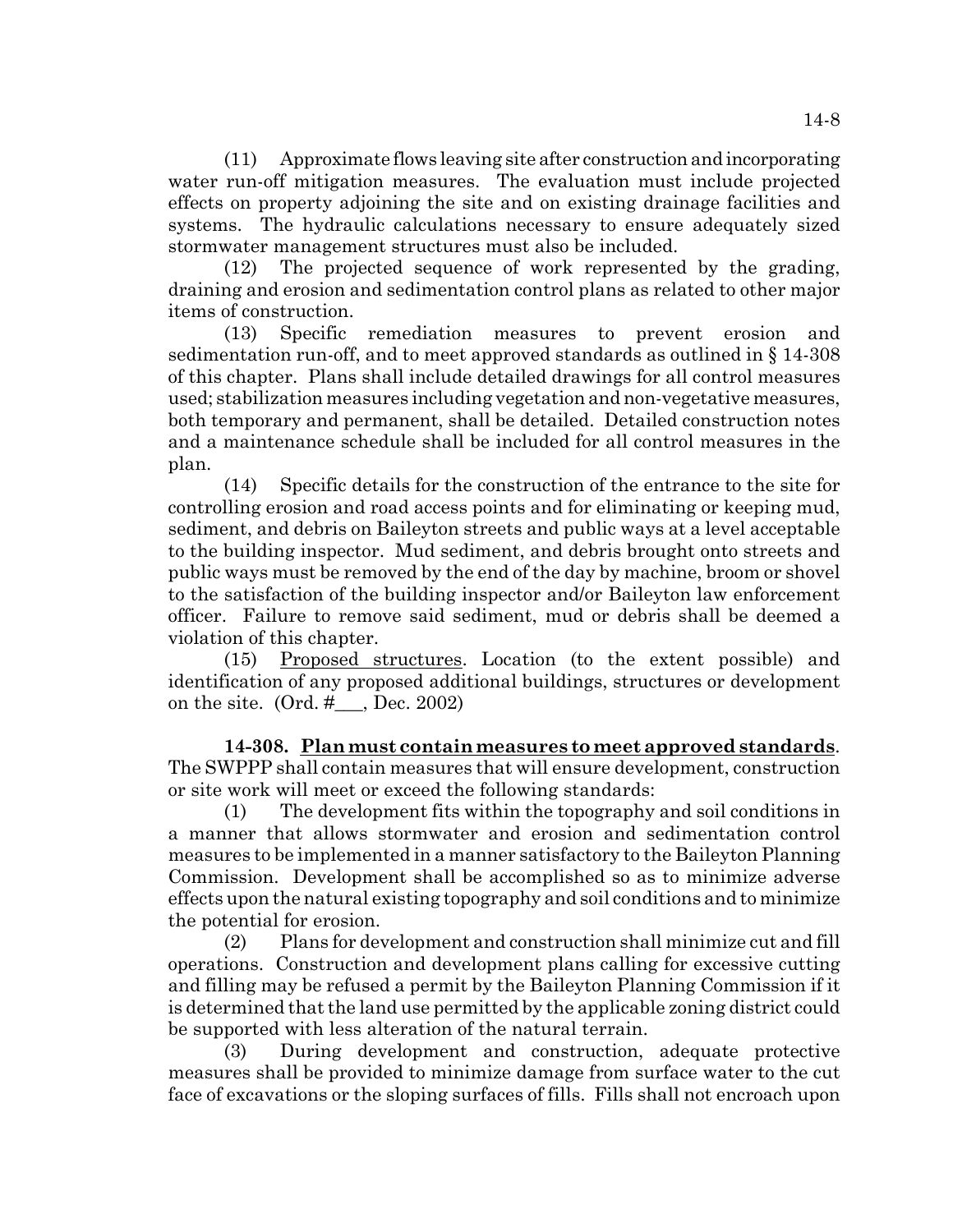natural water courses, their flood plains; or constructed channels in a manner so as to adversely affect other properties.

(4) Pre-construction vegetation ground cover shall not be removed, destroyed, or disturbed more than twenty (20) days prior to grading or earth moving. No work shall occur until perimeter sedimentation and erosion control devices are in place to the building inspector's satisfaction.

(5) Developers shall be responsible upon completion of land disturbing activities to leave slopes and developed or graded areas so that they will not erode. Such methods include, but are not limited to, re-vegetation, mulching, rip-rapping or gunniting, and retaining walls. Bank cuts and grades should not exceed a 2 to 1 slope without use of a retaining wall and must be properly covered with mulch and vegetation. Regardless of the method used, the objective is to leave the site as erosion and maintenance-free as is practical.

(6) Provisions are to be implemented that accommodate any increase in stormwater run-off generated by the development in a manner in which the existing levels of run-off are not increased during and following development and construction. Hydraulic calculations necessary to make accurate determinations will be based at a minimum on a two (2) year storm event. The planning commission may require designs based on larger storm events on a case-by-case basis. A combination of storage and controlled release of stormwater run-off shall be required for all development and construction.

(7) Discharges from sedimentation basins or traps must be through piping, liners, rip-rap or properly grassed channels so that the discharge does not cause erosion.

(8) Sedimentation basins (debris basins, desalting basins, or silt traps) and other drainage and sedimentation control measures shall be installed in conjunction with initial work and must be in place and functional prior to the initial grading operations. These measures must be maintained throughout the development process. Sediment basins and/or silt traps may be temporary, but shall not be removed without the approval of building inspector/designee.

(9) Damage to vegetation on stream banks or waterways (those not regulated in other chapters of this code) shall be minimized within five (5) feet of each bank, except as necessary for the installation of utilities, development of roads, or construction of retention ponds and related drainage improvements.

(10) Land shall be developed to the extent possible in increments of workable size that can be completed in a single construction season. Erosion and sedimentation control measures shall be coordinated with the sequence of grading development and construction operations. Control measures such as berms, interceptor ditches, terraces, and sediment and silt traps shall be put into effect prior to any other stage of development.

(11) The permanent vegetation shall be installed on the construction site as soon as utilities are in place and final grades are achieved. However, without prior approval of an alternate plan by the Baileyton Planning Commission, permanent or temporary soil stabilization must be applied to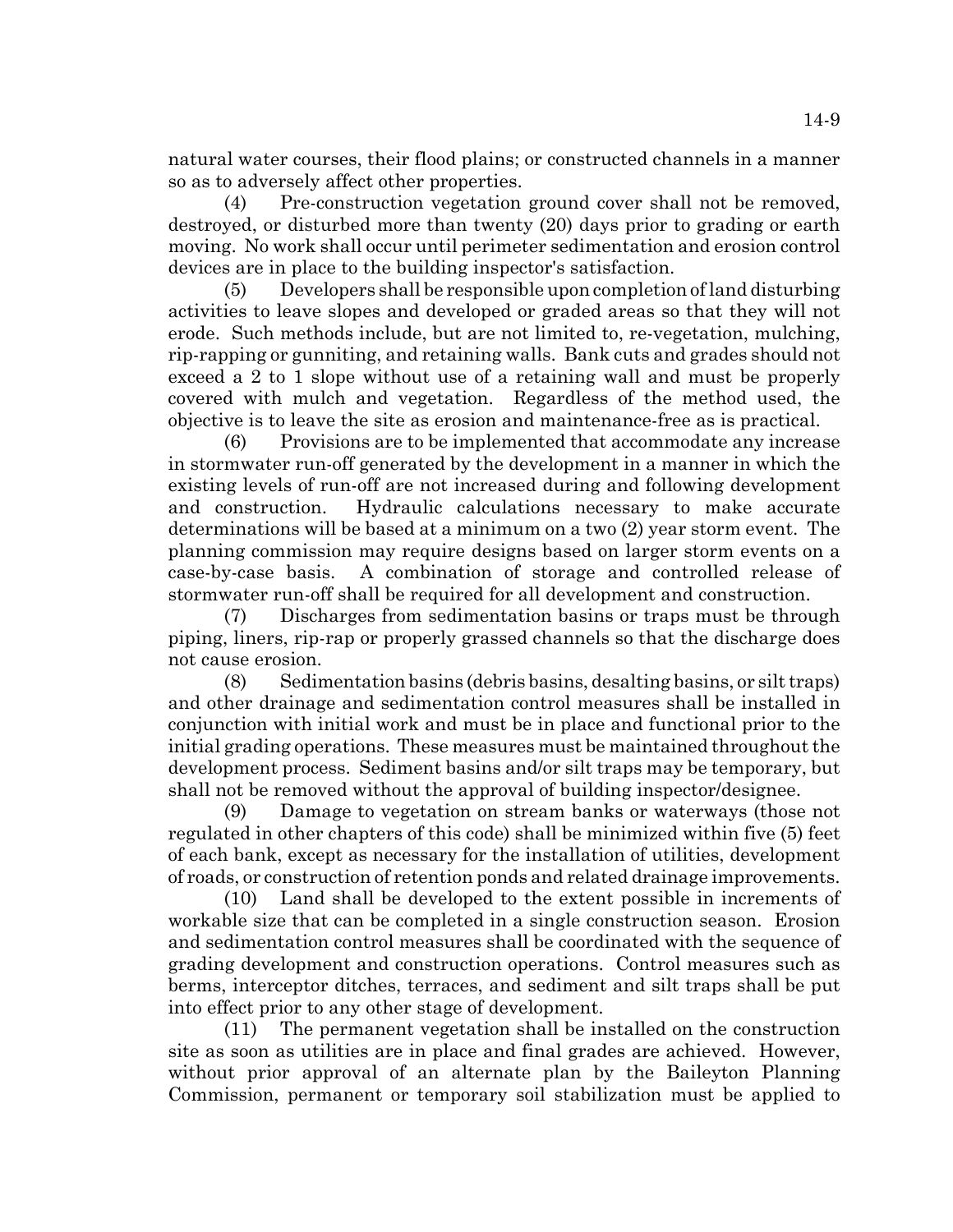disturbed areas within seven (7) days from substantial completion of grading and where disturbed areas will remain unfinished for more than thirty (30)

calendar days. (12) Retention facilities and drainage structures shall, where possible, use natural topography and natural vegetation. In lieu thereof, these structures shall have planted trees and vegetation such as shrubs and permanent ground cover on their borders. Plan varieties shall be those sustainable in a drainage way environment. Woody material, such as trees, shall be kept from encroaching on the dam. Utilities shall not be constructed through the stormwater control device and must be accessible without disturbing the device.

(13) In many situations, retention facilities and drainage structures need to be fenced in order to protect public safety. The Baileyton Planning Commission may require fencing for any basin or structure. When the planning commission requires fencing, the following specifications apply: 1

(a) A minimum height of six (6) feet;

(b) Line Post must be 1 7/8" diameter, 16 gauge;

(c) Fence must be chained link of a minium of 9 gauge, or approved alternative;

(d) A lockable access gate of a minimum width of 12 feet must be provided to allow access by equipment and machinery as needed for maintenance.

(14) SWPPP Plans must meet minimum requirements established in Tennessee Code Annotated as follows:

(a) Name of applicant;

(b) Business or residence address of applicant;

(c) Name and address of owners of property involved in activity;

(d) Address and legal description of property, and names of adjoining property owners;

(e) Name(s) and address(es) of contractor(s), if different from applicant, and any subcontractor(s) who shall undertake the land disturbing activity and who shall implement the drainage and sedimentation control plan;

(f) A brief description of the nature, extent, and purpose of the land disturbing activity;

(g) Proposed schedule for starting and completing project. (Ord.  $\#$ , Dec. 2002)

**14-309. Plan development at owner/developer's expense**. Unless specifically approved by the board of mayor and aldermen, all SWPPP's shall be

<sup>&</sup>lt;sup>1</sup>Alternate fencing plans may be considered when requested by the developer, residents, or if the planning commission feels some other form of fencing is more appropriate for the site.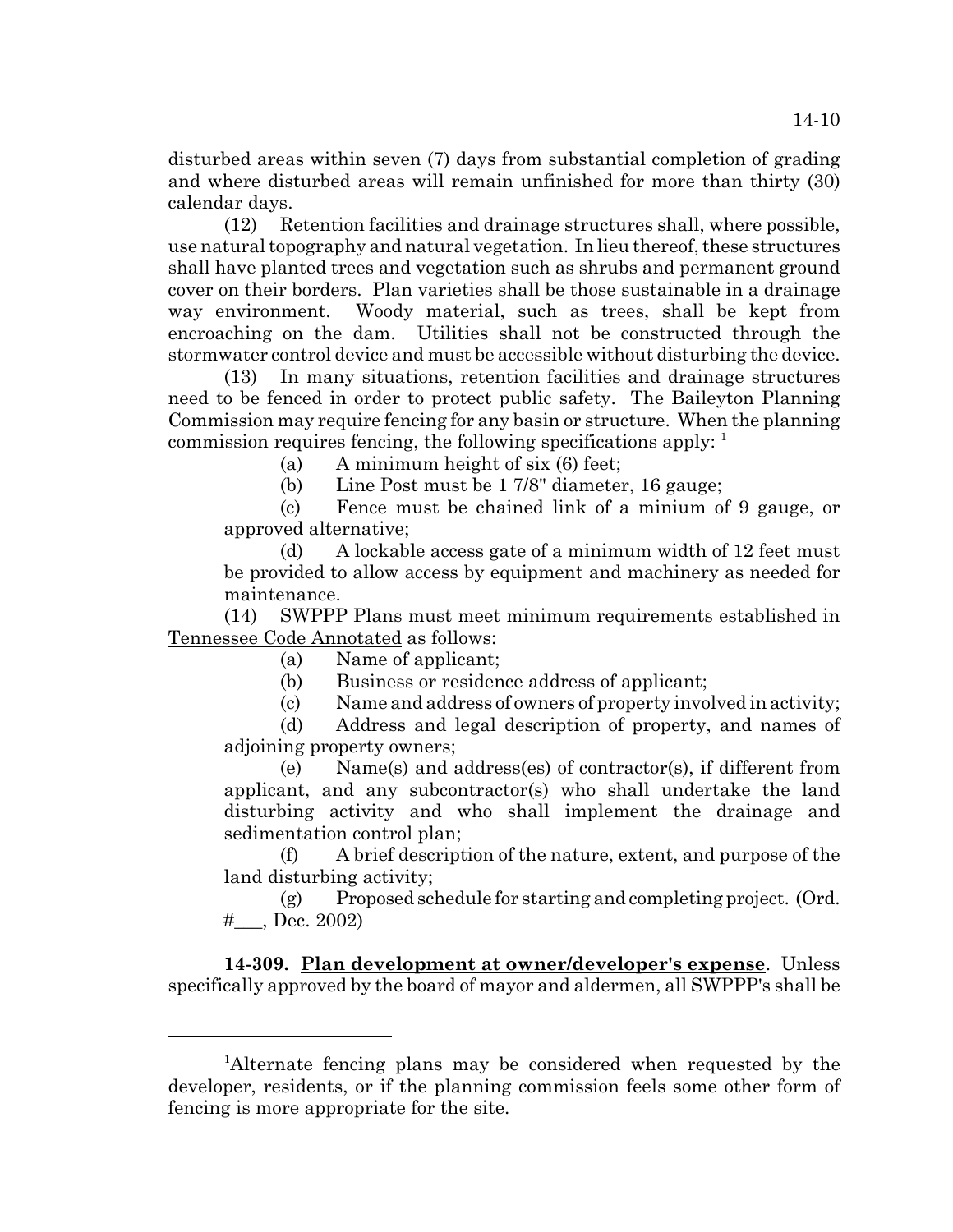developed and presented at the expense of the owner/developer. (Ord. #\_\_\_, Dec. 2002)

**14-310. Plan submitted to building inspector**. Six (6) copies of the SWPPP shall be submitted directly to the building inspector at least fifteen (15) days prior to consideration. Any insufficiencies, violations noted or comments will be directed back to the applicant/developer. The plan will then be revised as required prior to being presented to the Baileyton Planning Commission. (Ord. #\_\_\_, Dec. 2002)

**14-311. Final plan reviewed within sixty (60) days**. The Baileyton Planning Commission shall review SWPPP's as quickly as possible while still allowing for a thorough evaluation of the problems and mitigation measures identified and addressed. However, under no circumstances shall the planning commission take more than sixty (60) days to approve or disapprove the final plan submittal. (Ord. #\_\_\_, Dec. 2002)

**14-312. Grading permit and bond**. Following approval of the SWPPP by the planning commission, a grading permit shall be obtained from the building inspector. No grading permit shall be issued until a contractor performance bond is posted in the amount determined to be reasonable by the planning commission. The bond may not be higher than an amount equal to the estimated cost of the improvements, and said bond shall only be released by the building inspector following completion of construction and acceptance of the grading, vegetation, drainage, and erosion and sedimentation control measures. The bond shall be made out to the Town of Baileyton and if issued in conjunction with a subdivision plan, shall include the cost of paving, landscaping, and utilities including street lights. If it appears that the SWPPP activities approved by the Baileyton Planning Commission will not be implemented within a twelve (12) month period, the Baileyton Planning Commission, at its discretion, after the notice of non compliance has been properly issued as outlined in § 14-316 of this chapter and the developer has failed to comply, may cash said contractor's performance bond to complete all of the improvements approved or any portion of the SWPPP activities it deems necessary to protect the health and safety of residents and to protect the quality of local waters. Upon the posting of the bond, the developer must sign and have notarized and approved a certification granting permission for any SWPPP activities, and any landscaping, paving and utility improvements also approved, to be made on the property in case of default. (Ord. #\_\_\_, Dec. 2002)

**4-313. Building inspector and/or town designee may require additional protective measures**. The building inspector and/or the town's designee has the authority at their discretion to require ground cover or other remediation measures preventing stormwater, erosion and sediment run-off, if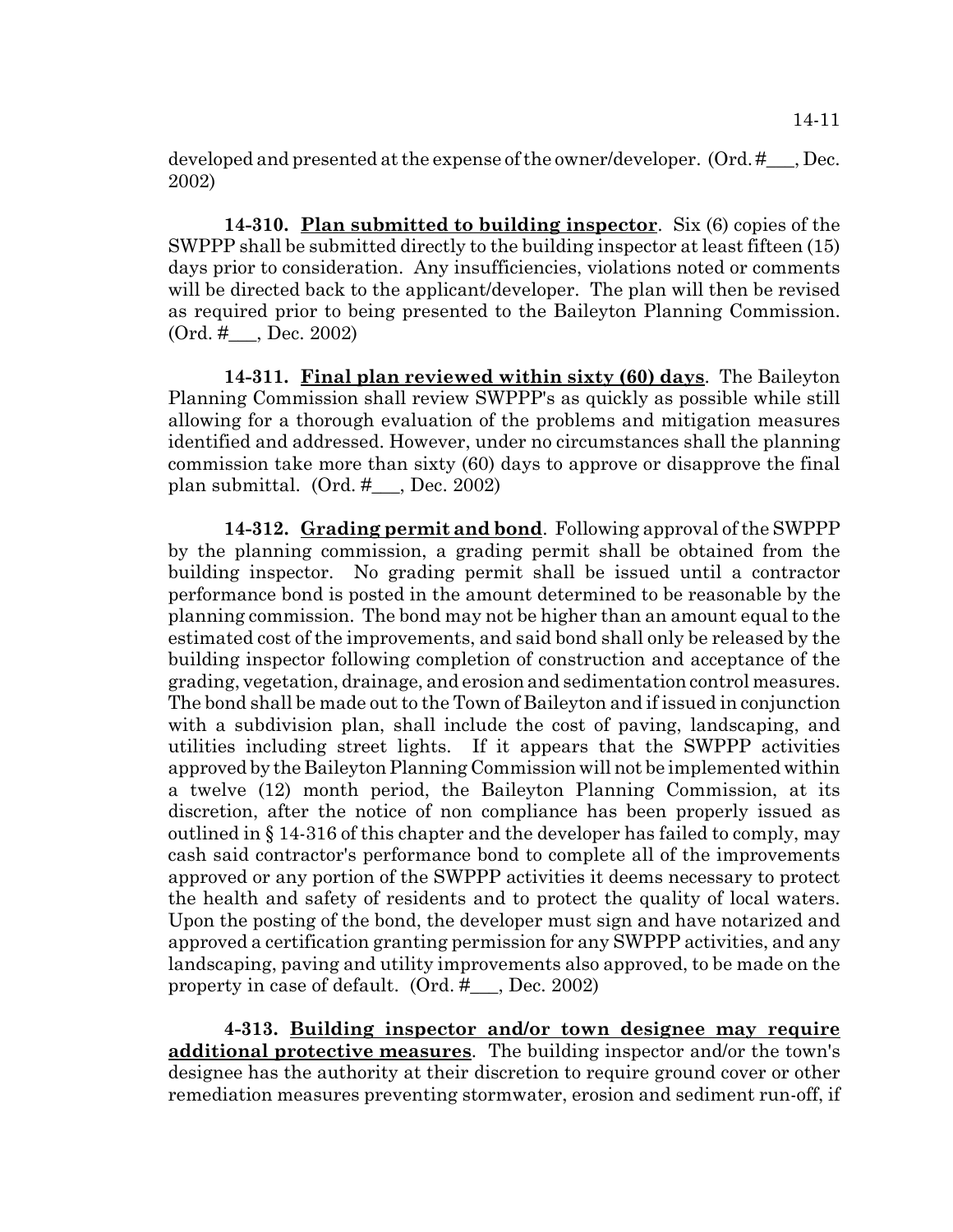either determines after construction begins that the plan and/or implementation schedule approved by the planning commission does not adequately provide the protection intended in this chapter and in the approval issued by the commission. Additional protective measures required by the building inspector and/or the town designee that fall under the authority of the planning commission are subject to appeal under the procedures outlined in § 14-328 of this chapter.  $(Ord. #_,]$  Dec. 2002)

**14-314. Retention/detention facilities and drainage structures maintained**. All on-site retention basins and drainage structures shall be properly maintained by the owner/developer during all phases of construction and development so that they do not become a nuisance. Nuisance conditions shall include improper storage resulting in uncontrolled run-off and overflow; stagnant water with concomitant algae growth, insect breeding, and odors; discarded debris; and safety hazards created by the facilities operation. The building inspector has the responsibility to see that the retention basin is properly maintained and operational. The developer shall provide the necessary permanent easements to provide town personnel access to the retention facilities and drainage structures for periodic inspection. A right-of-way to conduct such inspections shall be expressly reserved in the permit. (Ord. #\_\_\_, Dec. 2002)

**14-315. Improperly maintained retention/detention facilities and drainage structures a violation**. The building inspector and/or town designee shall periodically monitor and inspect the care, maintenance and operation of retention facilities and drainage structures during and after construction and development. Facilities found to be a nuisance, as defined in the Baileyton Municipal Code, are in violation of this chapter and are subject to fines of fifty dollars (\$50.00) per day with each additional day considered a separate violation. (Ord. #\_\_\_, Dec. 2002)

**14-316. Town may take ownership of retention facilities and drainage structures**. The Baileyton Board of Mayor and Aldermen shall have the authority to accept or take ownership of retention facilities and drainage structures on behalf of the town provided that the board and planning commission feel the public interest is best served by the town providing on-going responsibility for maintenance and upkeep. In such cases, approval of the transfer of ownership shall only occur after the planning commission and the BMA have received an inspection report from the building inspector that certifies said devices have been properly constructed and landscaped, are operating effectively, and appropriate safety and protective measures have been implemented or constructed. Transfer of ownership to the town shall occur at or near the completion of the subdivision or development and the developer must provide fee simple title to the property on which the retention/detention basin or drainage structure is located and/or any necessary easements allowing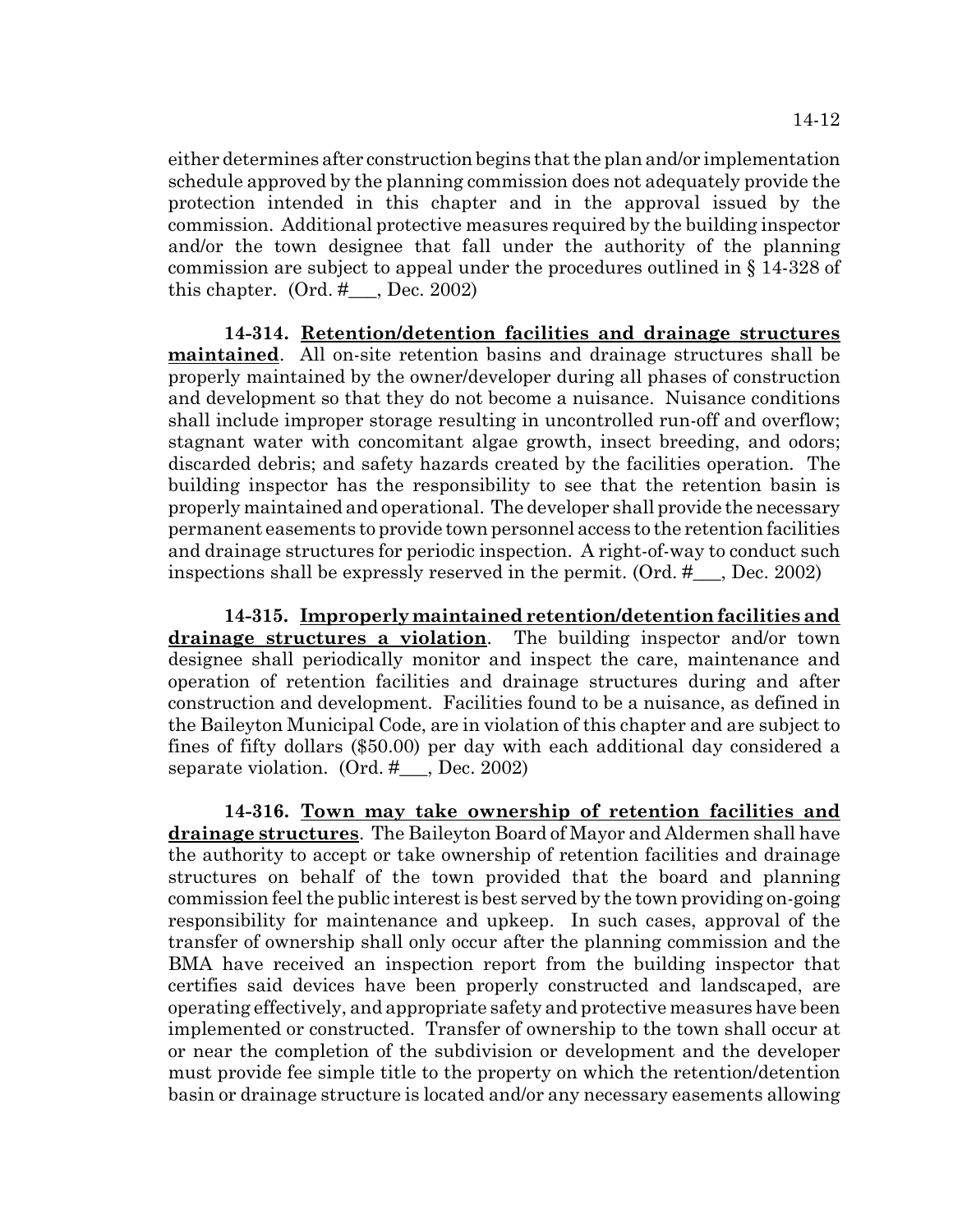the Town of Baileyton access to the facilities for routine maintenance and care. (Ord. #\_\_\_, Dec. 2002)

**14-317. Technical assistance**. Through a Memorandum of Understanding with the Town of Baileyton, the Greene County Soil Conservation District staff and the Greene County Extension agent are available for consultation and advice concerning stormwater management and erosion and sedimentation problems to all persons planning to develop land within the town or under the subdivision jurisdiction of the Baileyton Planning Commission. Tennessee Local Planning Assistance Office (LPAO) and Tennessee Department of Environment and Conservation (TDEC) staff may also be consulted. The planning commission and building inspector will use these consultants as needed to review SWPPP's prior to approval and provide assistance to the building inspector with inspections. (Ord. #\_\_\_, Dec. 2002)

**14-318. Building inspector and/or designee responsible for providing safeguards in projects less than five (5) acres**. Projects undertaken within the corporate limits of Baileyton that are not subject to review and approval of the Baileyton Planning Commission shall fall under the responsibility of the Baileyton Building Inspector and/or the town designee to see that the measures required in this chapter to protect the health and safety of the people and to protect the quality of surface waters are carried out as needed. The building inspector shall require reasonable drainage, erosion and sedimentation control measures as part of the grading permit process outlined in § 14-305. Under no conditions shall the building inspector or town designee allow silt or sedimentation to enter drainage ways or adjoining properties, or allow stormwater flows to adversely impact adjoining properties. Denuded areas, cuts and slopes shall be properly covered with the same schedule as directed in § 14-307(14) of this chapter. (Ord.  $\#$ , Dec. 2002)

**14-319. Grading permit also required for any project on less than one acre involving grading, filling, or excavating**. A grading permit is also required for any development or construction activity, except as exempted in § 14-304 and those activities exempted from the definition of land disturbing activity, on property one acre or less. However, said development and construction activities do not require a formal SWPPP unless specifically requested by the planning commission. The building inspector shall require that all grading, vegetation, drainage, stormwater, erosion ad sedimentation control measures necessary shall be implemented and shall meet the objectives established in this chapter. Developers must also present to the building inspector a description of the measures that will be taken to address the meet requirements established in § 14-304 (14 and 15) of this chapter--avoiding mud, sediment, rock and debris on public ways and streets. These measures must be addressed prior to the building inspector issuing a grading permit. Measures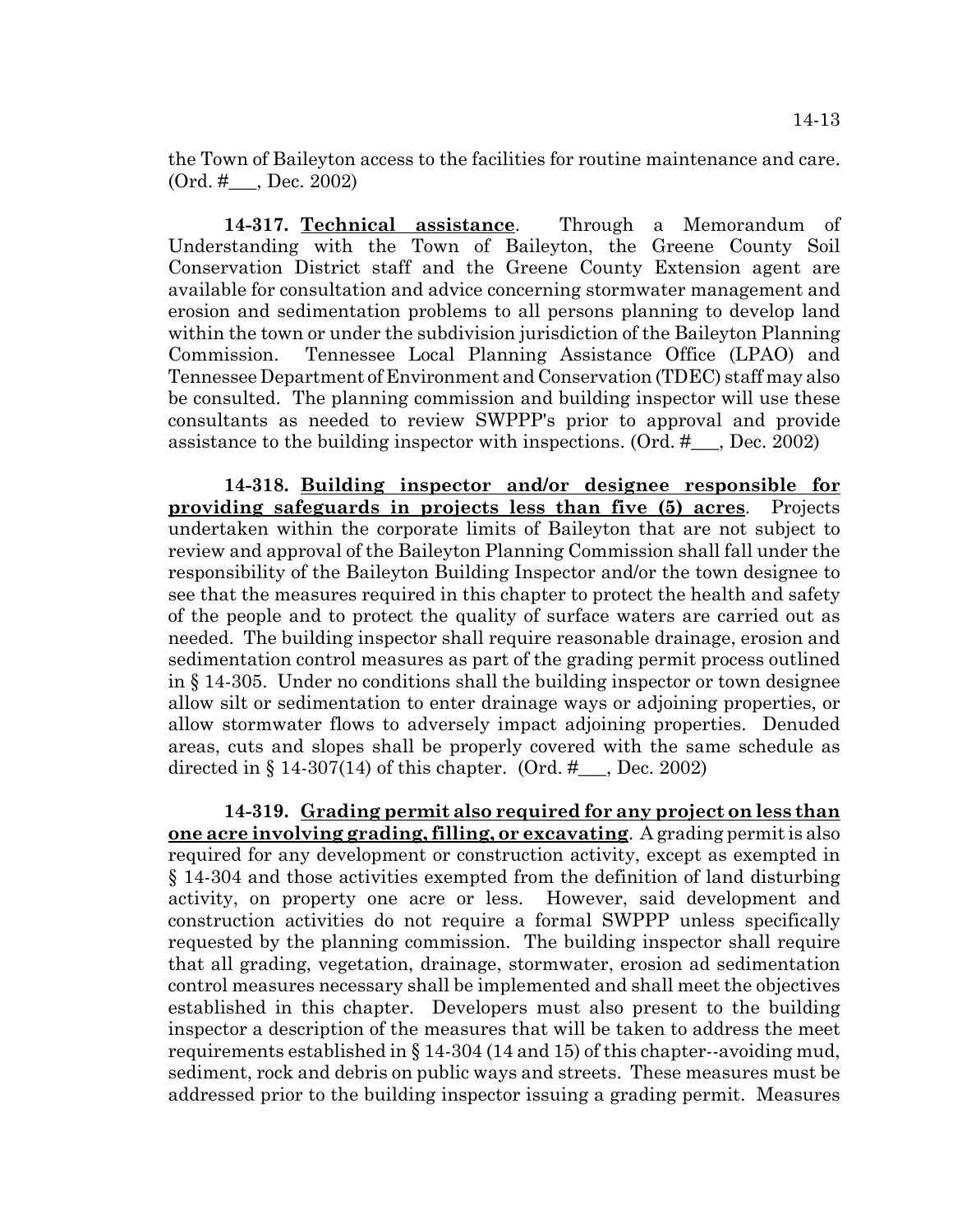preventing excess run-off and erosion must be in place prior to the commencement of grading and/or excavation. (Ord. #\_\_\_, Dec. 2002)

**14-320. Existing developed properties with drainage, erosion and sediment concerns**. Properties of any size within the corporate limits of the Town of Baileyton that have been developed or in which land disturbing activities have previously been undertaken, are subject to the following requirements:

(1) Denuded areas still existing must be with appropriate vegetation and/or mulch.

(2) Cuts and slopes must be properly covered with appropriate vegetation and/or retaining walls constructed.

(3) Drainage ways shall be properly covered with vegetation or secured with stones, etc. to prevent erosion.

(4) Junk, rubbish, etc. shall be cleared of drainage ways to help minimize possible contamination of stormwater run-off.

(5) Stormwater run-off in commercial areas, office or medical facilities, and multi-family residences of three (3) or more units shall be controlled to the extent reasonable to prevent pollution of local waters. Such control measures shall include, but not be limited to, the following:

(a) Oil skimmer/grit collector structure. These structures are designed to skim off flotables out of parking lots and other impervious surfaces, and allow solids or debris and sediment to settle before being discharged in a local waterway.

(b) Retention basins.

(c) Planting and/or sowing of vegetation.

(d) Rip-rapping, mulching, and other similar erosion control measures associated with local drainage ways. (Ord. #\_\_\_, Dec. 2002)

**14-321. Improvements required in existing developments normally at owner's expense**. Drainage and sediment control measures required in existing developed properties shall normally be undertaken at the property or business owner's expense. The board of mayor and aldermen, however, at its discretion in circumstances in which board members feel the town's participation is essential to protecting the health and safety of residents and the water quality of Baileyton's drainage ways, may approve cost sharing needed drainage and sedimentation control measures. (Ord. #\_\_\_, Dec. 2002)

**14-322. Town may take responsibility for existing retention facilities and drainage structures**. The Baileyton Board of Mayor and Aldermen may, on behalf of the town, take responsibility for existing retention facilities and drainage structures if the Baileyton Planning Commission or the BMA itself so determines that the general public is better served when said facilities are under the long term maintenance responsibility of the town.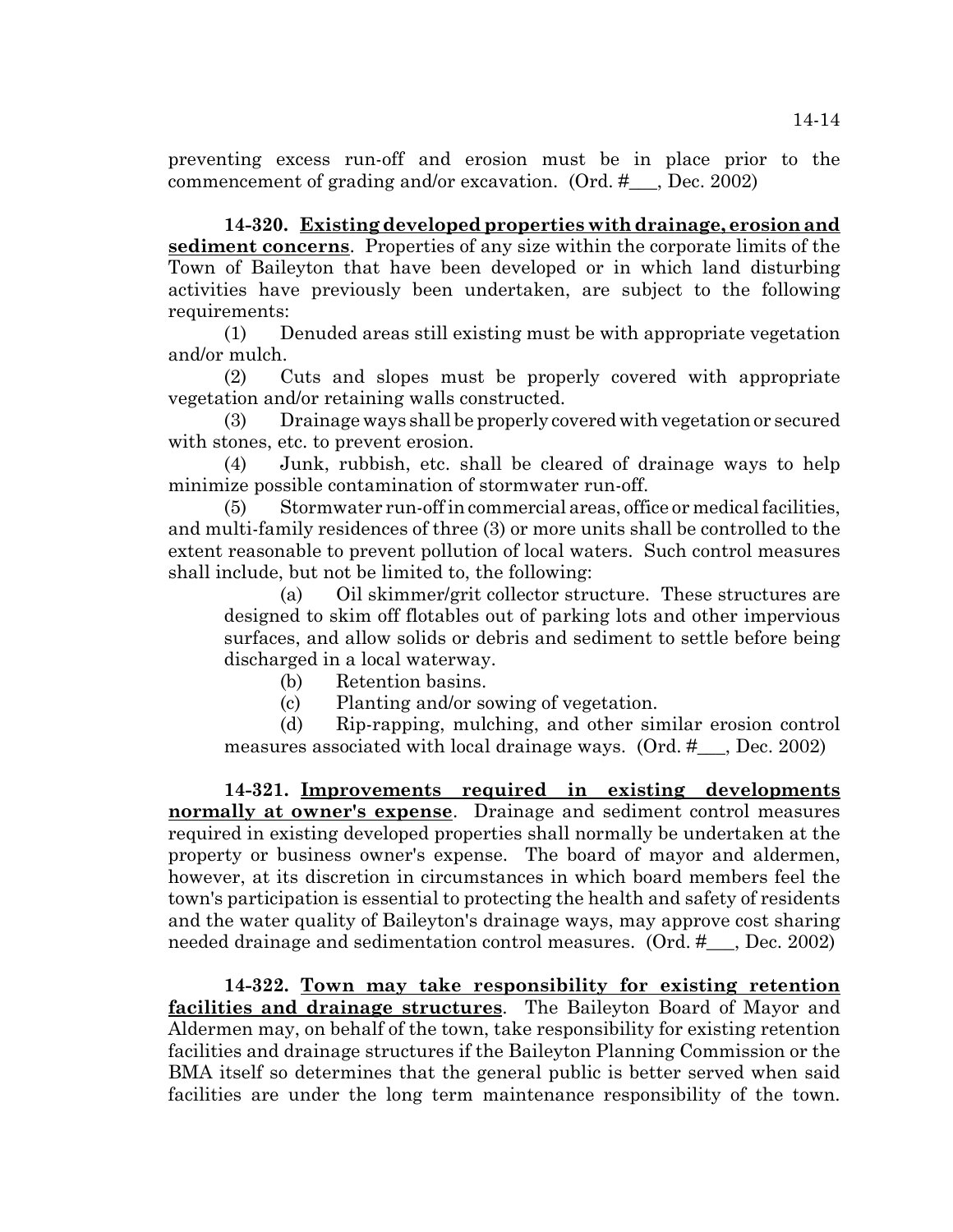Facilities considered shall be accepted as outlined in § 14-317 of this chapter. The Baileyton Planning Commission may also recommend to the board of mayor and aldermen that the town participate in making certain improvements to existing facilities in addition to accepting responsibility for their long term maintenance and care if the commission feels said improvements are in the best interest of the general public. (Ord. #\_\_\_, Dec. 2002)

**14-323. Improvements required with existing developments subject to appeal**. Improvements required by the building inspector and/or town designee as outlined in § 14-314 of this chapter are subject to appeal by the property/business owners to the Baileyton Planning Commission as specified in § 14-328. (Ord. #\_\_\_, Dec. 2002)

**14-324. Monitoring, reports, and inspections**. The building inspector and/or town designee, with the possible assistance of the soil conservationist and/or the county extension agent, shall make periodic inspections of the land disturbing activities, the stormwater management system installations, and other activities requiring a grading permit to ensure compliance with the approved plan. Inspections will evaluate whether the measures required in the SWPPP and/or grading permit and undertaken by the developer are effective in controlling erosion. The right of entry to conduct such inspections shall be expressly reserved in the permit. If the building inspector and/or town designee determines that the permit holder has failed to comply with plan approval, the following procedures shall apply:

(1) A notice from the building inspector and/or town designee shall be served on the permit holder either by registered or certified mail, delivered by hand to the permit holder or an agent or employee of the permitted supervising the activities, or by posting the notice at the work site in a visible location, that the permit holder is in non-compliance.

(2) The notice of non-compliance shall specify the measures needed to comply and shall specify the time within which such corrective measures shall be completed. The building inspector and/or town designee shall require a reasonable period of time for the permittee to implement measures bringing the project into compliance; however, if it is determined by the building inspector and/or town designee that health and safety factors or the damage resulting from non-compliance is extremely severe, immediate action may be required.

(3) If the permit holder fails to comply within the time specified, the permit may be subject to revocation. In addition, the permittee shall be deemed to be in violation of this chapter and thus shall be subject to the penalties provided in this chapter.

(4) In conjunction with the issuance of a notice of non-compliance or subsequent to the permittee not completing the corrective measures directed in the time period required, the building inspector or town designee may issue an order requiring all or part of the land disturbing activities on the site to be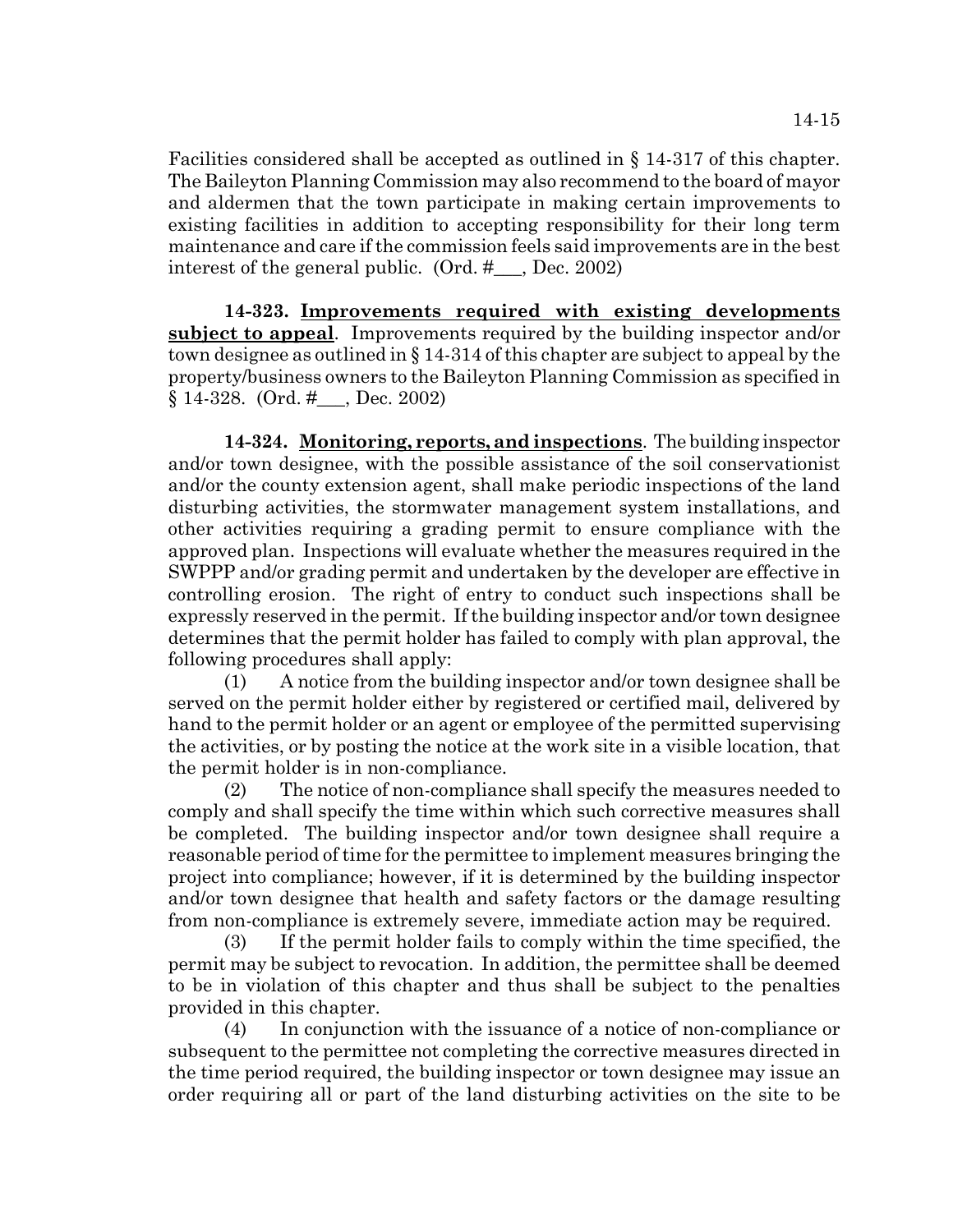stopped. The stop work order may be issued with or as part of the notice of noncompliance, or may be delivered separately in the same manner as directed in § 14-324(1). (Ord. #\_\_\_, Dec. 2002)

**14-325. Certificate of occupancy not issued until compliance with plan verified**. The building inspector will not issue a certificate of occupancy necessary to occupy any commercial or residential establishment until all aspects of the drainage and sedimentation control plan have been completed, control devices constructed have been approved and accepted, and, if within a subdivision or commercial development, all paving, landscaping, and utilities, including street lighting if decorative lights are used, are approved and accepted. (Ord. #\_\_\_, Dec. 2002)

**14-326. Plan construction acceptance and bond release**. SWPPP activities must be inspected by the building inspector and/or the town designee. If within a commercial or subdivision development, streets, sidewalks, curbs and alleys, landscaping, street lighting, water, sewer, and any installation of power, telephone, cable, and gas utilities must be approved and accepted by the appropriate official. All monitoring and regulatory authorities shall complete an approval and acceptance form before the building inspector releases the associated performance bond. The building inspector and/or town designee will sign a release on the approval and acceptance form as soon as all of the project criteria have been satisfied and approved. (Ord. #\_\_\_, Dec. 2002)

**14-327. Appeal of administrative action**. Actions taken by the building inspector and/or town designee as authorized in §§ 14-314, 14-319, 14-325, 14-326 and 14-327 are subject to review by the Baileyton Planning Commission provided an appeal is filed in writing with the chairman of the planning commission within thirty (30) days from the date any written or verbal decision has been made which the developer feels adversely affects his/her rights, duties or privileges to engage in the land disturbing activity and/or associated development proposed. Drainage and sediment mitigation actions required by the building inspector and/or town designee with existing properties or developments are also subject to appeal to the Baileyton Planning Commission provided that appeals are made in writing, within thirty (30) days of receiving formal notification to the commission chairman citing the specific reason(s) the activity or activities required present a hardship and cannot be implemented. (Ord. #\_\_\_, Dec. 2002)

**14-328. Town clean-up resulting from violations at developer/owner's expense**. Town staff is authorized to take remedial actions to prevent, clean-up, repair or otherwise correct situations in which water, sediment, rock, vegetation, etc. ends up on public streets and/or right-ofways resulting from violations of this chapter; where necessary drainage,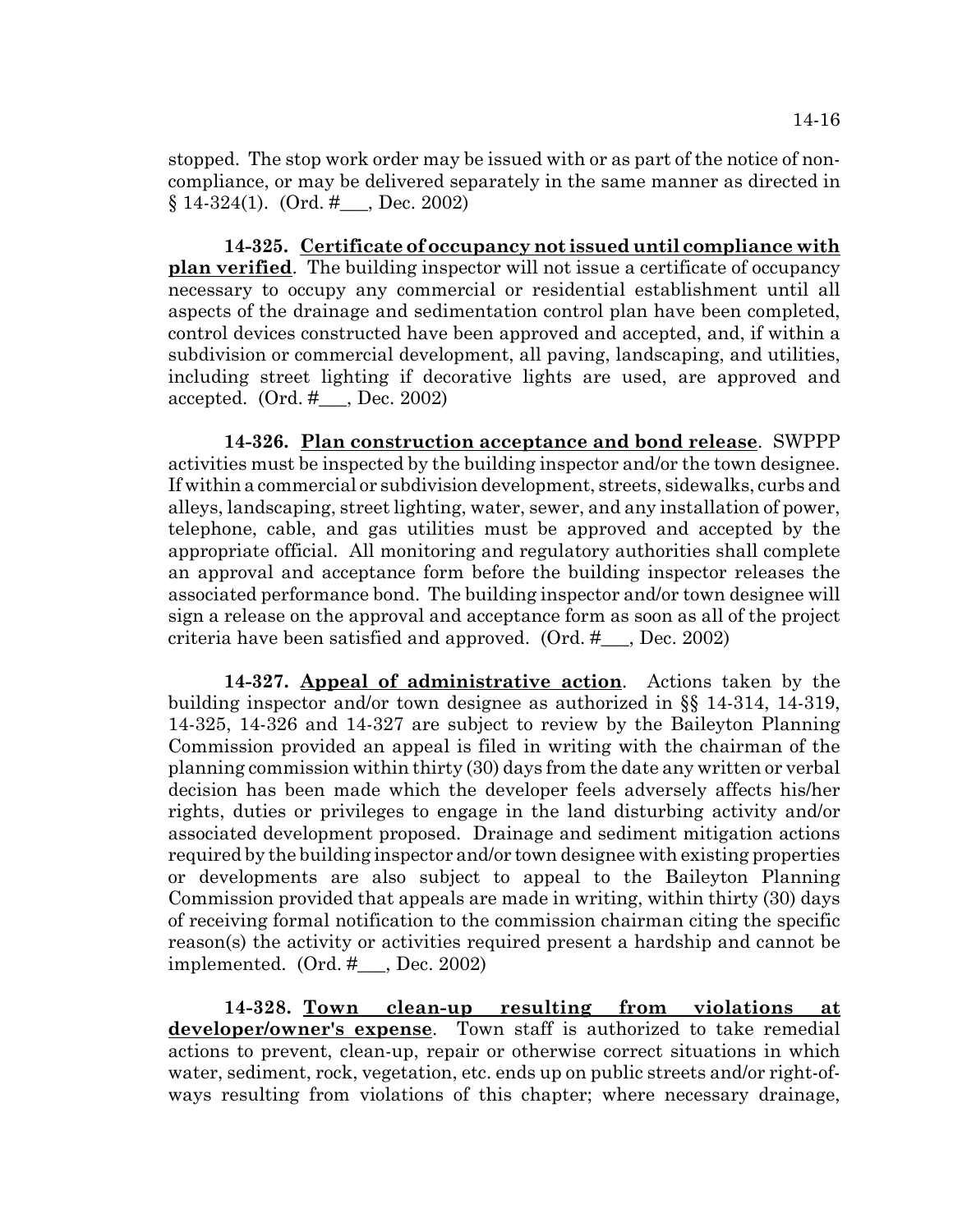erosion and sedimentation control measures have not been properly implemented. In such cases, the cost of labor, equipment, and materials used will be charged to the developer/owner in addition to a service charge of one hundred dollars (\$100.00) per hour. The town will invoice the developer/owner directly, and payment shall be received within fourteen (14) days. Failure to pay for remedial actions taken by the town under this section may result in the town attorney filing a lien against the property involved in the action. (Ord. #\_\_\_, Dec. 2002)

**14-329. Penalties; enforcement**. Any developer or person who shall commit any act declared unlawful under this chapter, who violates any provision of this chapter, who violates the provisions of any permit issued pursuant to this chapter, or who fails or refuses to comply with any lawful communication or notice to abate or take corrective action by any authorized enforcement officer or the Baileyton Planning Commission, shall be guilty of a misdemeanor, and each day of such violation or failure to comply shall be deemed a separate offense and punishable accordingly. Upon conviction, the developer or person shall be subject to fines of up to fifty dollars (\$50.00) for each offense, with each following day constituting a new offense. Unless otherwise specified within a section of this chapter, the building inspector is the designated enforcement officer of this ordinance. The building inspector/town designee or any Baileyton Police Officer may issue citations for violations. (Ord. #\_\_, Dec. 2002)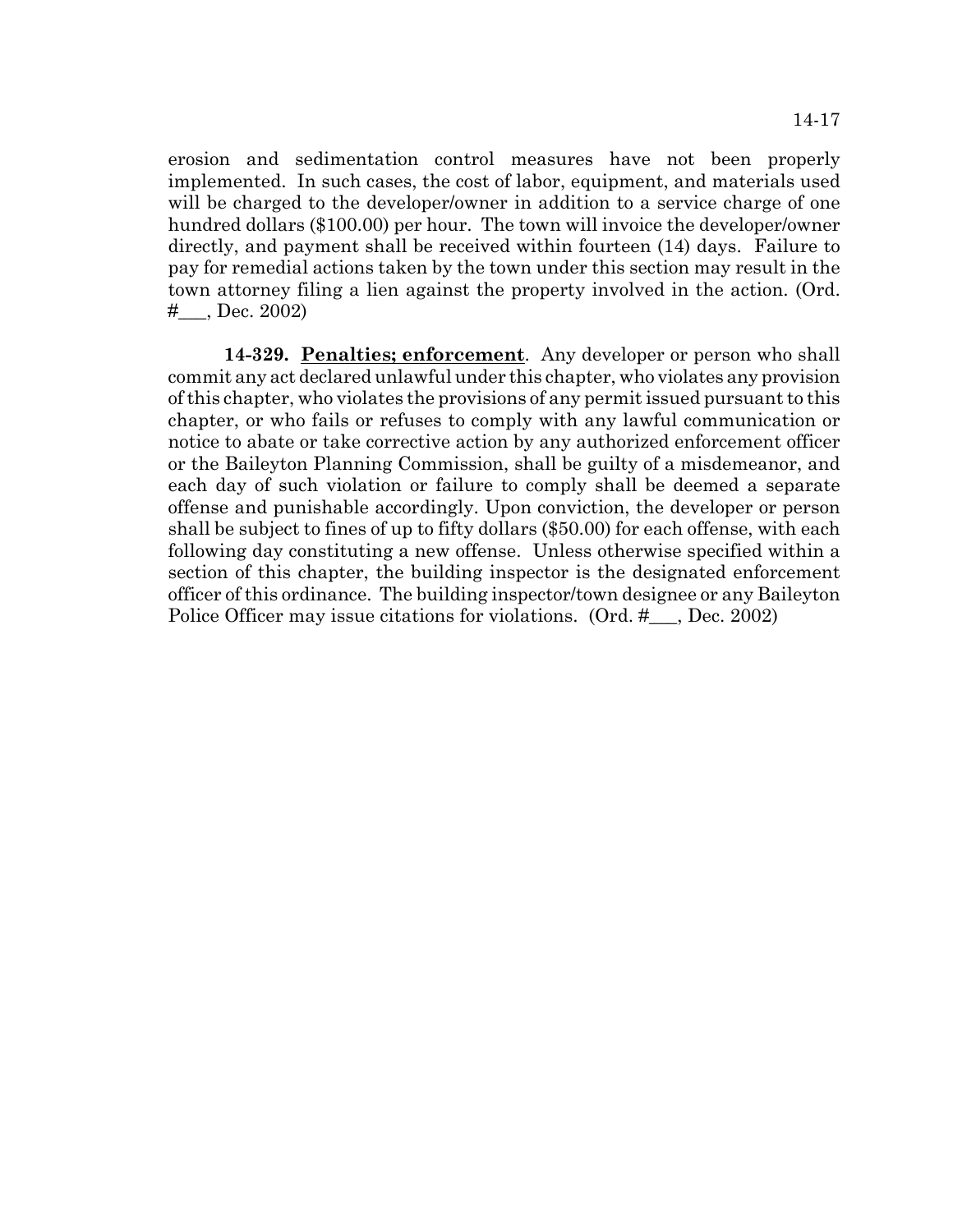# **CHAPTER 4**

# **FLOODPLAIN ORDINANCE**

# **SECTION**

- 14-401. Findings of fact.
- 14-402. Statement of purpose.
- 14-403. Objectives.
- 14-404. Definitions.
- 14-405. General provisions.
- 14-406. Administration.
- 14-407. Provisions for flood hazard reduction.
- 14-408. Variance procedures.
- 14-409. Legal status provisions.

**14-401. Findings of fact**. (1) The Baileyton Mayor and its legislative body wishes to maintain eligibility in the National Flood Insurance Program and in order to do so must meet the requirements of 60.3 of the Federal Insurance Administration Regulations found at 44 CFR Ch. 1 (10-1-04 edition).

(2) Areas of Baileyton are subject to periodic inundation which could result in loss of life and property, health and safety hazards, disruption of commerce and governmental services, extraordinary public expenditures for flood protection and relief, and impairment of the tax base, all of which adversely affect the public health, safety and general welfare.

(3) Flood losses are caused by the cumulative effect of obstructions in floodplains, causing increases in flood heights and velocities; by uses in flood hazard areas which are vulnerable to floods; or construction which is inadequately elevated, flood-proofed, or otherwise unprotected from flood damages. (as added by Ord. #20060224, March 2006)

**14-402. Statement of purpose**. It is the purpose of this ordinance to promote the public health, safety and general welfare, and to minimize public and private losses due to flood conditions in specific areas. This ordinance is designed to:

(1) Restrict or prohibit uses which are vulnerable to water or erosion hazards, or which result in damaging increases in erosion, flood heights, or velocities;

(2) Require that uses vulnerable to floods, including community facilities, be protected against flood damage at the time of initial construction;

(3) Control the alteration of natural floodplains, stream channels, and natural protective barriers which are involved in the, accommodation floodwaters;

(4) Control filling, grading, dredging and other development which may increase flood damage or erosion; and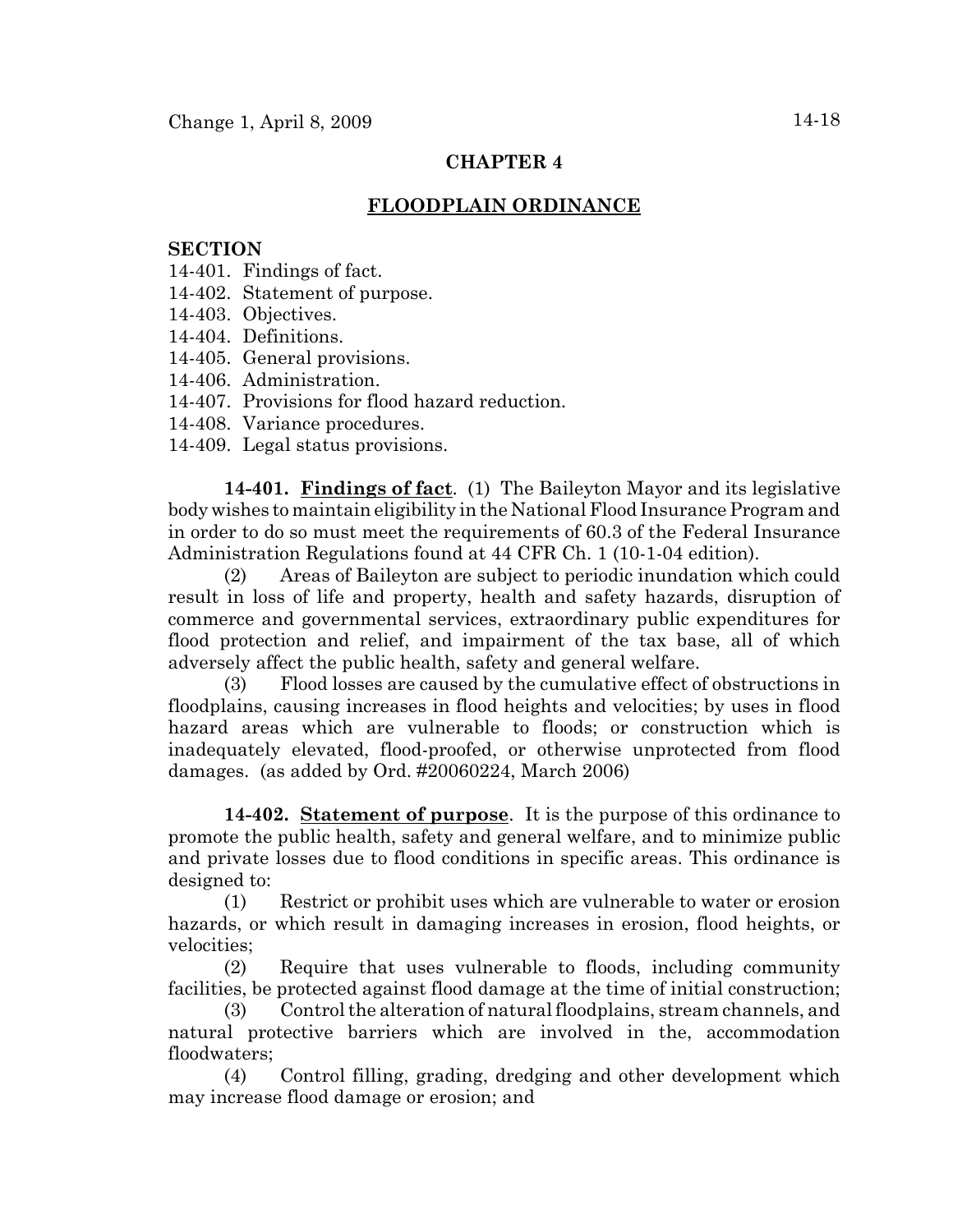(5) Prevent or regulate the construction of flood barriers which will unnaturally divert flood waters or which may increase flood hazards to other lands. (as added by Ord. #20060224, March 2006)

**14-403. Objectives**. The objectives of this ordinance are:

(1) To protect human life, health and property;

(2) To minimize expenditure of public funds for costly flood control projects;

(3) To minimize the need for rescue and relief efforts associated with flooding and generally undertaken at the expense of the general public;

(4) To minimize prolonged business interruptions;

(5) To minimize damage to public facilities and utilities such as water and gas mains, electric, telephone and sewer lines, streets and bridges located in floodable areas;

(6) To help maintain a stable tax base by providing for the sound use and development of flood prone areas in such a manner as to minimize blight in flood areas;

(7) To ensure that potential homebuyers are notified that property is in a floodable area; and

(8) To maintain eligibility for participation in the National Flood Insurance Program. (as added by Ord. #20060224, March 2006)

**14-404. Definitions**. Unless specifically defined below, words or phrases used in this ordinance shall be interpreted as to give them the meaning they have in common usage and to give this ordinance its most reasonable application given its stated purpose and objectives.

(1) "Accessory structure" shall represent a subordinate structure to the principal structure and, for the purpose of this section, shall conform to the following:

(a) Accessory structures shall not be used for human habitation.

(b) Accessory structures shall be designed to have low flood damage potential.

(c) Accessory structures shall be constructed and placed on the building site so as to offer the minimum resistance to the flow of floodwaters.

(d) Accessory structures shall be firmly anchored to prevent flotation which may result in damage to other structures.

(e) Service facilities such as electrical and heating equipment shall be elevated or flood-proofed.

(2) "Act" means the statutes authorizing the National Flood Insurance Program that are incorporated in 42 U.S.C. 4001-4128.

(3) "Addition (to an existing building)" means any walled and roofed expansion to the perimeter of a building in which the addition is connected by a common load bearing wall other than a firewall. Any walled and roofed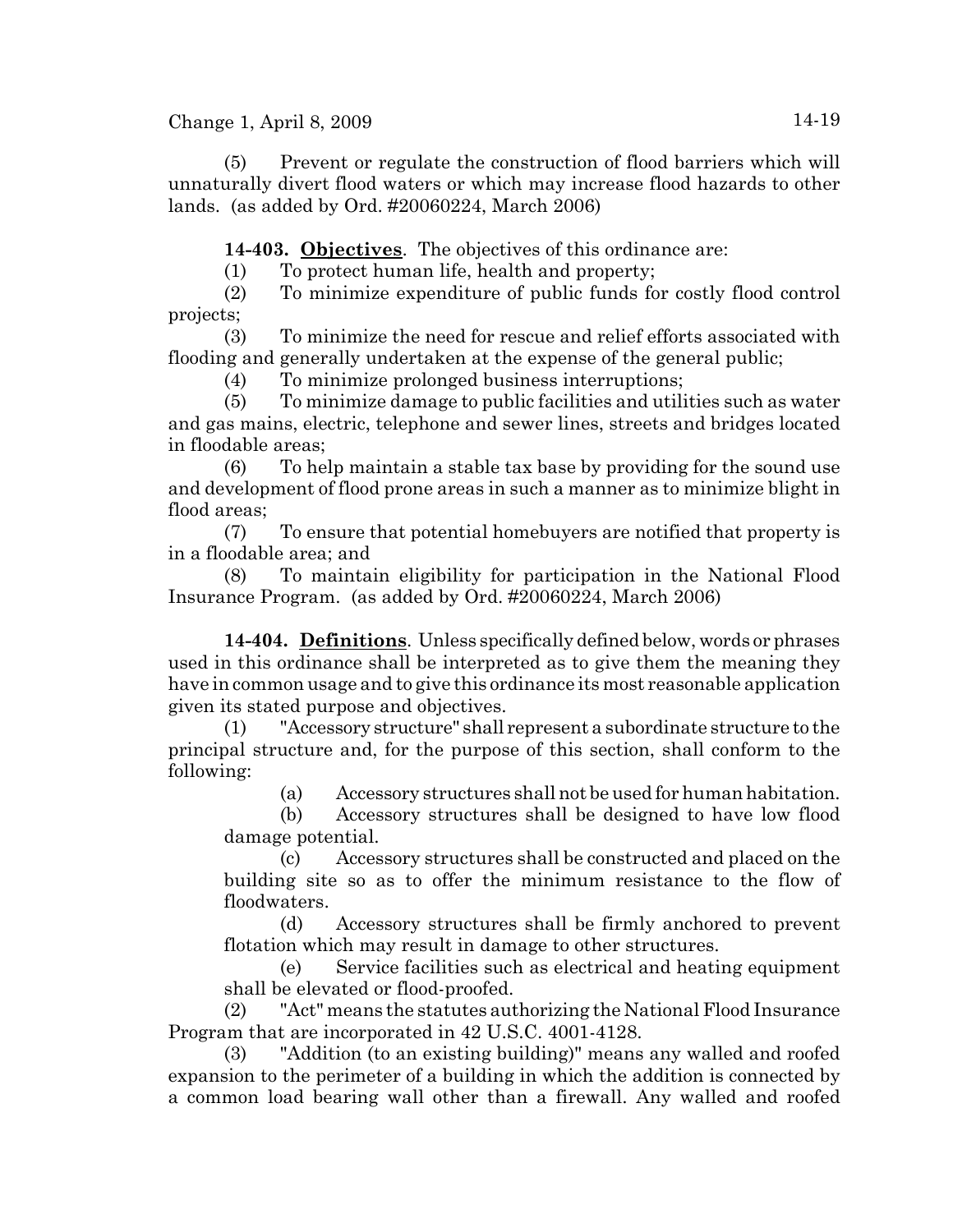addition which is connected by a firewall or is separated by an independent perimeter load-bearing wall shall be considered "new construction."

(4) "Appeal" means a request for a review of the local enforcement officer's interpretation of any provision of this ordinance or a request for variance.

(5) "Area of shallow flooding" means a designated AO or AH Zone on a community's Flood Insurance Rate Map (FIRM) with one percent (1%) or greater annual chance of flooding to an average depth of one to three feet (1'-3') where a clearly defined channel does not exist, where the path of flooding is unpredictable and indeterminate; and where velocity flow may be evident. (Such flooding is characterized by ponding or sheet flow.)

(6) "Area of special flood-related erosion hazard" is the land within a community which is most likely to be subject to severe flood-related erosion losses. The area may be designated as Zone E on the Flood Hazard Boundary Map (FHBM). After the detailed evaluation of the special flood-related erosion hazard area in preparation for publication of the FIRM, Zone E may be further refined.

(7) "Area of special flood hazard" is the land in the floodplain within a community subject to a one percent (1%) or greater chance of flooding in any given year. The area may be designated as Zone A on the FHBM. After detailed ratemaking has been completed in preparation for publication of the FIRM, Zone A usually is refined into Zones A, AO, AH, A1-30, AE or A99.

(8) "Base flood" means the flood having a one percent (1%) chance of being equaled or exceeded in any given year.

(9) "Basement" means that portion of a building having its floor subgrade (below ground level) on all sides.

(10) "Breakaway wall" means a wall that is not part of the structural support of the building and is intended through its design and construction to collapse under specific lateral loading forces, without causing damage to the elevated portion of the building or supporting foundation system.

(11) "Building" means any structure built for support, shelter, or enclosure for any occupancy or storage (See"Structure").

(12) "Development" means any man-made change to improved or unimproved real estate, including, but not limited to, buildings or other structures, mining, dredging, filling, grading, paving, excavating, drilling operations, or permanent storage of equipment or materials.

(13) "Elevated building" means a non-basement building built to have the lowest floor of the lowest enclosed area elevated above the ground level by means of fill, solid foundation perimeter walls with openings sufficient to facilitate the unimpeded movement of floodwater, pilings, columns, piers, or shear walls adequately anchored so as not to impair the structural integrity of the building during a base flood event.

(14) "Emergency flood insurance program" or "emergency program" means the program as implemented on an emergency basis in accordance with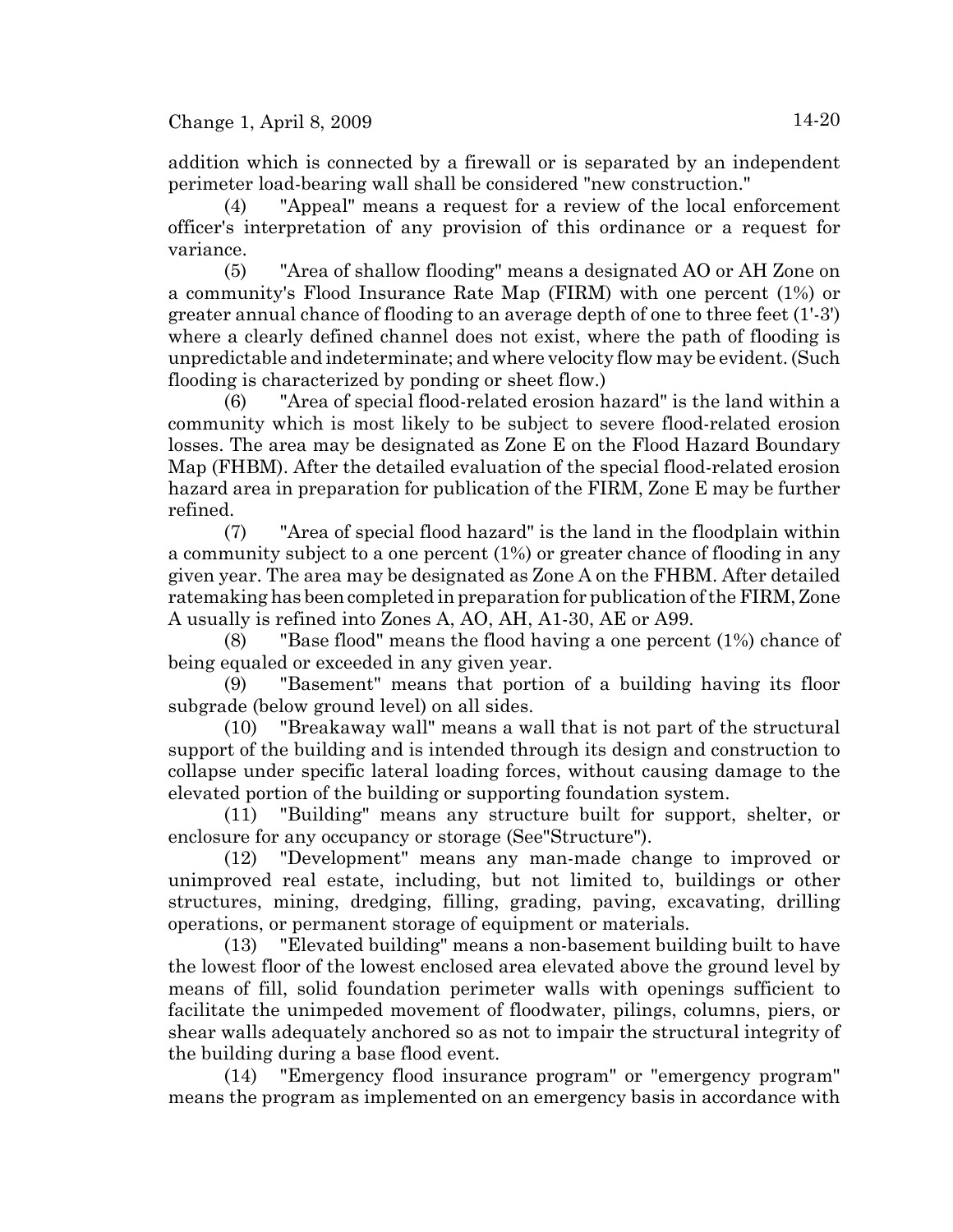section 1336 of the Act. It is intended as a program to provide a first layer amount of insurance on all insurable structures before the effective date of the initial FIRM.

(15) "Erosion" means the process of the gradual wearing away of land masses. This peril is not per se covered under the program.

(16) "Exception" means a waiver from the provisions of this ordinance which relieves the applicant from the requirements of a rule, regulation, order or other determination made or issued pursuant to this ordinance.

(17) "Existing construction" means any structure for which the "start of construction" commenced before the effective date of the first floodplain management code or ordinance adopted by the community as a basis for that community's participation in the National Flood Insurance Program (NFIP).

(18) "Existing manufactured home park or subdivision" means a manufactured home park or subdivision for which the construction of facilities for servicing the lots on which the manufactured homes are to be affixed (including, at a minimum, the installation of utilities, the construction of streets, final site grading or the pouring of concrete pads) is completed before the effective date of the first floodplain management code or ordinance adopted by the community as a basis for that community's participation in the National Flood Insurance Program (NFIP).

(19) "Existing structures" see "Existing construction."

(20) "Expansion to an existing manufactured home park or subdivision" means the preparation of additional sites by the construction of facilities for servicing the lots on which the manufactured homes are to be affixed (including the installation of utilities, the construction of streets, and either final site grading or the pouring of concrete pads).

(21) "Flood" or "flooding" means a general and temporary condition of partial or complete inundation of normally dry land areas from:

(a) The overflow of inland or tidal waters;

(b) The unusual and rapid accumulation or runoff of surface waters from any source.

(22) "Flood elevation determination" means a determination by the administrator of the water surface elevations of the base flood, that is, the flood level that has a one percent (1%) or greater chance of occurrence in any given year.

(23) "Flood elevation study" means an examination, evaluation and determination of flood hazards and, if appropriate, corresponding water surface elevations, or an examination, evaluation and determination of mudslide (i.e., mudflow) or flood-related erosion hazards.

(24) "Flood Hazard Boundary Map (FHBM)" means an official map of a community, issued by the Federal Emergency Management Agency, where the boundaries of areas of special flood hazard have been designated as Zone A.

(25) "Flood Insurance Rate Map (FIRM)" means an official map of a community, issued by the Federal Emergency Management Agency, delineating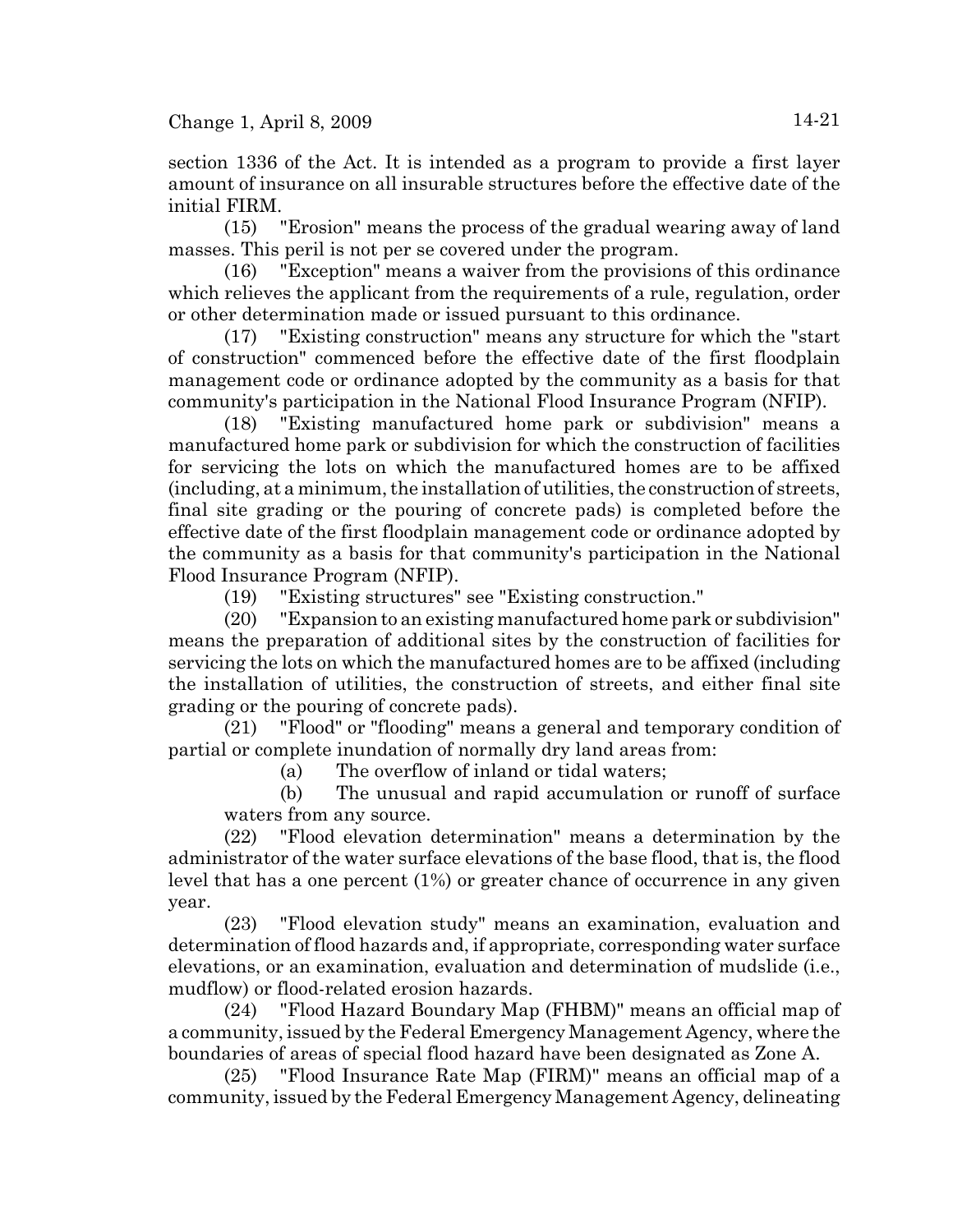the areas of special flood hazard or the risk premium zones applicable to the community.

(26) "Flood insurance study" is the official report provided by the Federal Emergency Management Agency, evaluating flood hazards and containing flood profiles and water surface elevation of the base flood.

(27) "Floodplain" or "Flood-prone area" means any land area susceptible to being inundated by water from any source (see definition of "flooding").

(28) "Floodplain management" means the operation of an overall program of corrective and preventive measures for reducing flood damage, including but not limited to emergency preparedness plans, flood control works and floodplain management regulations.

(29) "Flood protection system" means those physical structural works for which funds have been authorized, appropriated, and expended and which have been constructed specifically to modify flooding in order to reduce the extent of the area within a community subject to a "special flood hazard" and the extent of the depths of associated flooding. Such a system typically includes hurricane tidal barriers, dams, reservoirs, levees or dikes. These specialized flood modifying works are those constructed in conformance with sound engineering standards.

(30) "Flood-proofing" means any combination of structural and nonstructural additions, changes, or adjustments to structures which reduce or eliminate flood damage to real estate or improved real property, water and sanitary facilities, structures and their contents.

(31) "Flood-related erosion" means the collapse or subsidence of land along the shore of a lake or other body of water as a result of undermining caused by waves or currents of water exceeding anticipated cyclical levels or suddenly caused by an unusually high water level in a natural body of water, accompanied by a severe storm, or by an unanticipated force of nature, such as a flash flood, or by some similarly unusual and unforeseeable event which results in flooding.

(32) "Flood-related erosion area" or "Flood-related erosion prone area" means a land area adjoining the shore of a lake or other body of water, which due to the composition of the shoreline or bank and high water levels or wind-driven currents, is likely to suffer flood-related erosion damage.

(33) "Flood-related erosion area management" means the operation of an overall program of corrective and preventive measures for reducing flood-related erosion damage, including but not limited to emergency preparedness plans, flood-related erosion control works and flood plain management regulations.

(34) "Floodway" means the channel of a river or other watercourse and the adjacent land areas that must be reserved in order to discharge the base flood without cumulatively increasing the water surface elevation more than a designated height.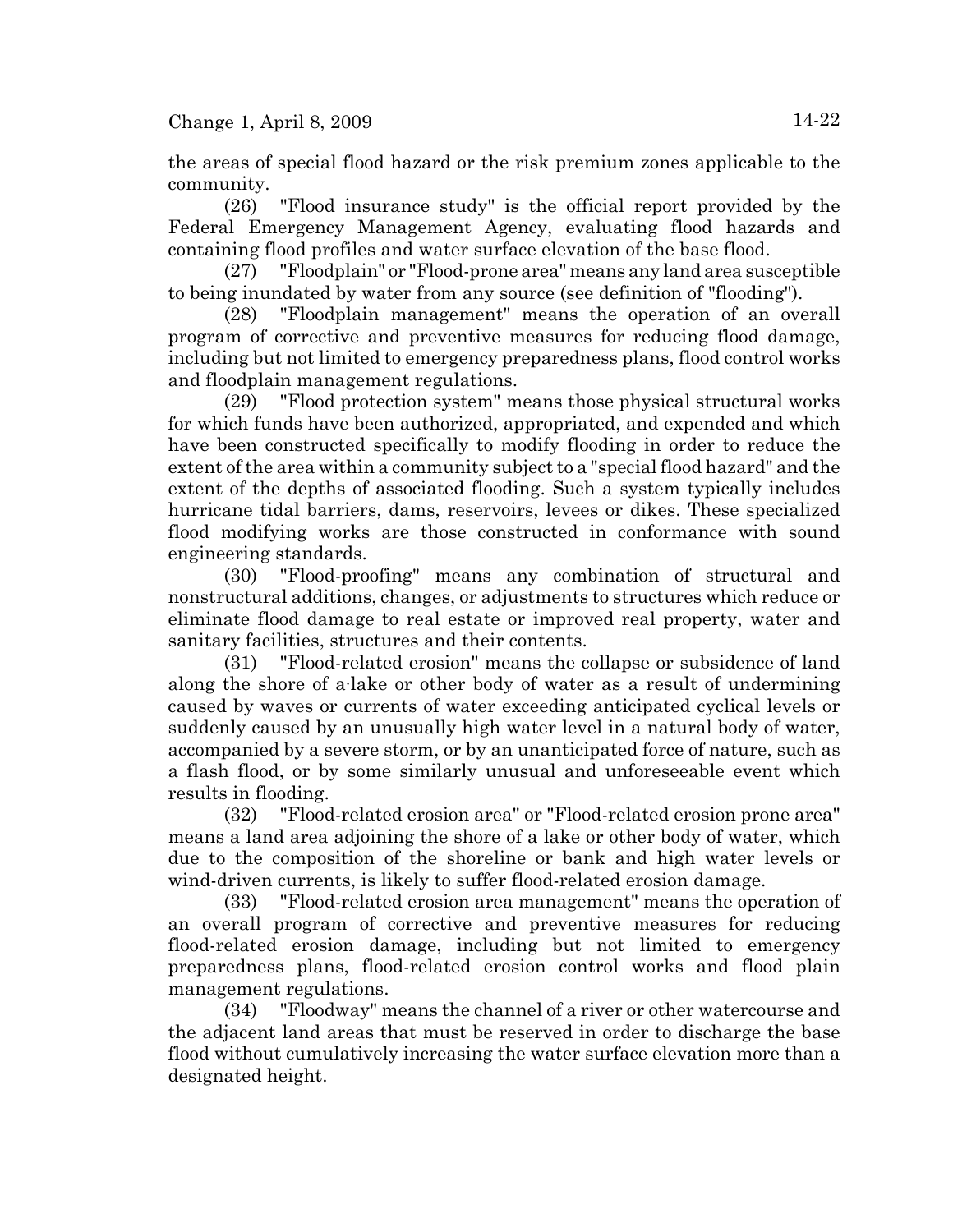(35) "Floor" means the top surface of an enclosed area in a building (including basement), i.e., top of slab in concrete slab construction or top of wood flooring in wood frame construction. The term does not include the floor of a garage used solely for parking vehicles.

(36) "Freeboard" means a factor of safety usually expressed in feet above a flood level for purposes of floodplain management. "Freeboard" tends to compensate for the many unknown factors that could contribute to flood heights greater than the height calculated for a selected size flood and floodway conditions, such as wave action, bridge openings and the hydrological effect of urbanization of the watershed,

(37) "Functionally dependent use" means a use which cannot perform its intended purpose unless it is located or carried out in close proximity to water. The term includes only docking facilities, port facilities that are necessary for the loading and unloading of cargo or passengers, and ship building and ship repair facilities, but does not include long-term storage or related manufacturing facilities.

(38) "Highest adjacent grade" means the highest natural elevation of the ground surface, prior to construction, adjacent to the proposed walls of a structure.

(39) "Historic structure" means any structure that is:

(a) Listed individually in the National Register of Historic Places (a listing maintained by the U.S. Department of Interior) or preliminarily determined by the Secretary of the Interior as meeting the requirements for individual listing on the National Register;

(b) Certified or preliminarily determined by the Secretary of the Interior as contributing to the historical significance of a registered historic district or a district preliminarily determined by the Secretary to qualify as a registered historic district;

(c) Individually listed on the Tennessee inventory of historic places and determined as eligible by states with historic preservation programs which have been approved by the Secretary of the Interior; or

(d) Individually listed on a local inventory of historic places and determined as eligible by communities with historic preservation programs that have been certified either:

(i) By an approved state program as determined by the Secretary of the Interior; or

(ii) Directly by the Secretary of the Interior.

(40) "Levee" means a man-made structure, usually an earthen embankment, designed and constructed in accordance with sound engineering practices to contain, control, or divert the flow of water so as to provide protection from temporary flooding.

(41) "Levee system" means a flood protection system which consists of a levee, or levees, and associated structures, such as closure and drainage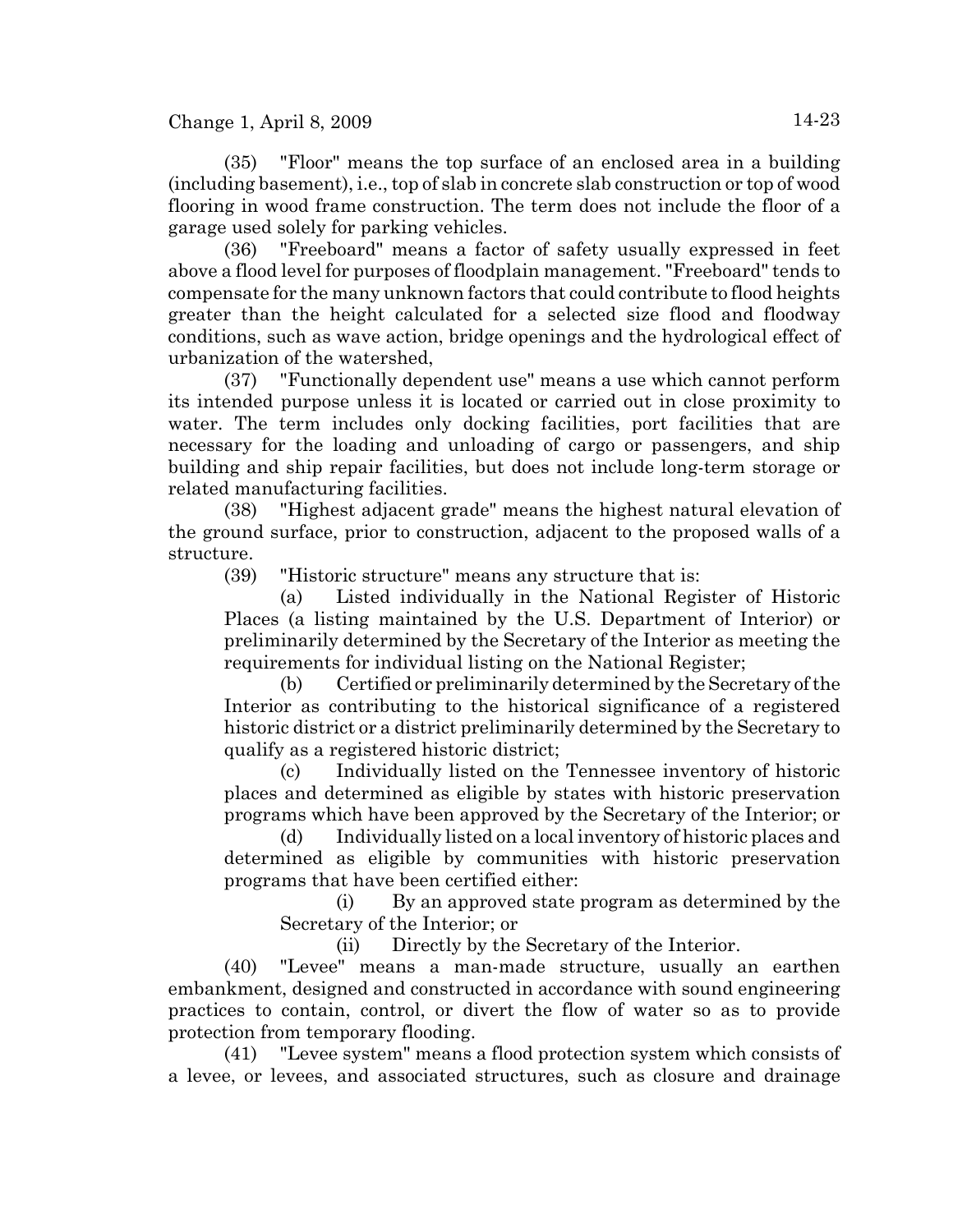devices, which are constructed and operated in accordance with sound engineering practices.

(42) "Lowest floor" means the lowest floor of the lowest enclosed area, including a basement. An unfinished or flood resistant enclosure used solely for parking of vehicles, building access or storage in an area other than a basement area is not considered a building's lowest floor; provided, that such enclosure is not built so as to render the structure in violation of the applicable non-elevation design requirements of this ordinance.

(43) "Manufactured home" means a structure, transportable in one (1) or more sections, which is built on a permanent chassis and designed for use with or without a permanent foundation when attached to the required utilities. The term "manufactured home" does not include a "recreational vehicle," unless such transportable structures are placed on a site for one hundred eighty (180) consecutive days or longer.

(44) "Manufactured home park or subdivision" means a parcel (or contiguous parcels) of land divided into two (2) or more manufactured home lots for rent or sale.

(45) "Map" means the Flood Hazard Boundary Map (FHBM) or the Flood Insurance Rate Map (FIRM) for a community issued by the agency.

(46) "Mean sea level" means the average height of the sea for all stages of the tide. It is used as a reference for establishing various elevations within the floodplain. For the purposes of this ordinance, the term is synonymous with National Geodetic Vertical Datum (NGVD) or other datum, to which base flood elevations shown on a community's Flood Insurance Rate Map are referenced.

(47) "National Geodetic Vertical Datum (NGVD)" as corrected in 1929 is a vertical control used as a reference for establishing varying elevations within the floodplain.

(48) "New construction" means any structure for which the "start of construction" commenced after the effective date of a floodplain management ordinance and includes any subsequent improvements to such structure.

(49) "New manufactured home park or subdivision" means a manufactured home park or subdivision for which the construction of facilities for servicing the lots on which the manufactured homes are to be affixed (including at a minimum, the installation of utilities, the construction of streets, and either final site grading or the pouring of concrete pads) is completed after the effective date of this ordinance or the effective date of the first floodplain management ordinance and includes any subsequent improvements to such structure.

(50) "North American Vertical Datum (NAVD)" as corrected in 1988 is a vertical control used as a reference for establishing varying elevations within the floodplain.

(51) "100-year flood" see "Base flood."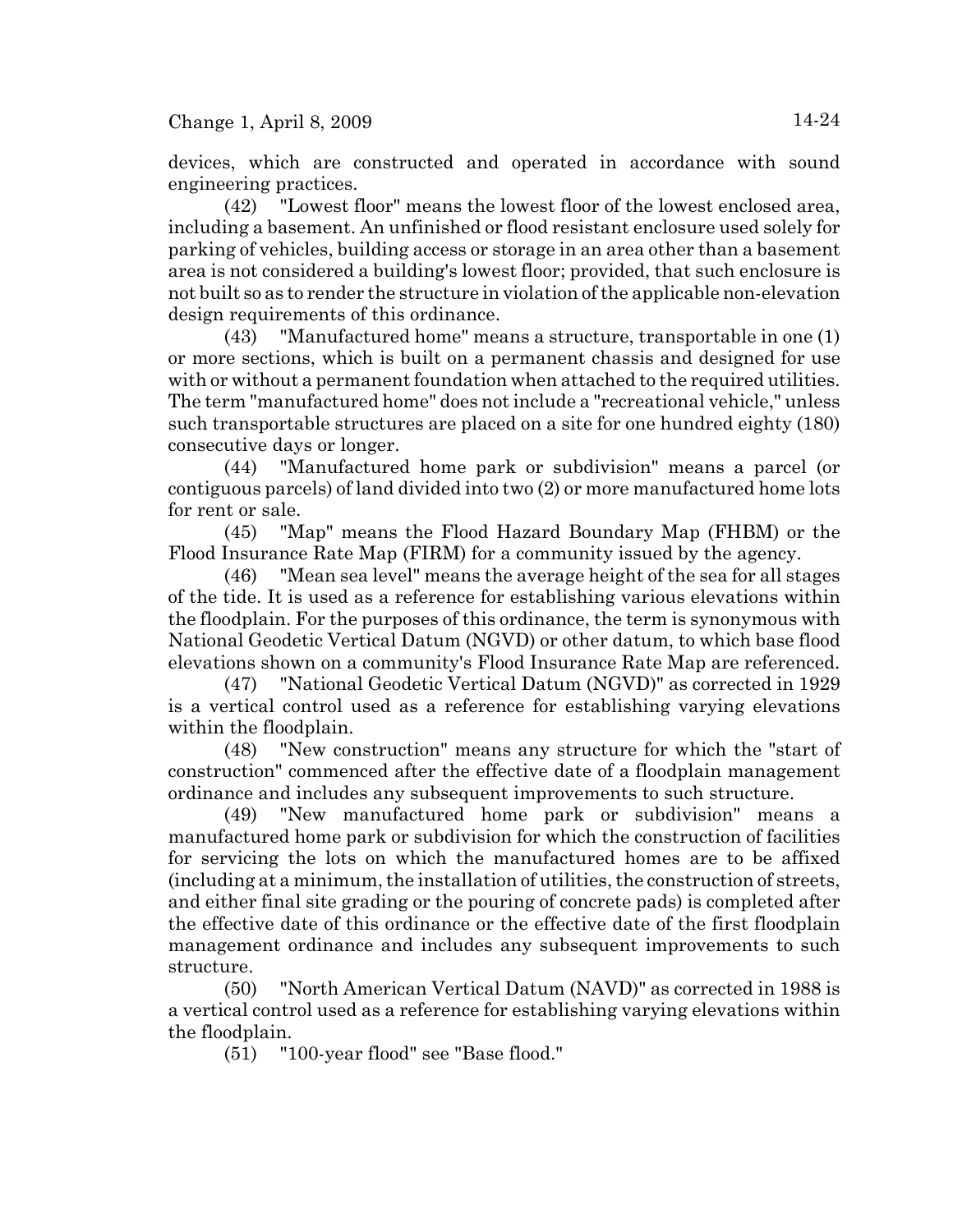(52) "Person" includes any individual or group of individuals, corporation, partnership, association, or any other entity, including state and local governments and agencies.

(53) "Recreational vehicle" means a vehicle which is:

(a) Built on a single chassis;

(b) Four hundred (400) square feet or less when measured at the largest horizontal projection;

(c) Designed to be self-propelled or permanently towable by a light duty truck; and

(d) Designed primarily not for use as a permanent dwelling but as temporary living quarters for recreational, camping, travel, or seasonal use.

(54) "Regulatory floodway" means the channel of a river or other watercourse and the adjacent land areas that must be reserved in order to discharge the base flood without cumulatively increasing the water surface elevation more than a designated height.

(55) "Riverine" means relating to, formed by, or resembling a river (including tributaries), stream, brook, etc.

(56) "Special hazard area" means an area having special flood, mudslide (i.e., mudflow) and/or flood-related erosion hazards, and shown on an FHBM or FIRM as Zone A, AO, A1-30, AE, A99,or AH.

(57) "Start of construction" includes substantial improvement, and means the date the building permit was issued, provided the actual start of construction, repair, reconstruction, rehabilitation, addition, placement, or other improvement was within one hundred eighty (180) days of the permit date. The actual start means either the first placement of permanent construction of a structure (including a manufactured home) on a site, such as the pouring of slabs or footings, the installation of piles, the construction of columns, or any work beyond the stage of excavation; and includes the placement of a manufactured home on a foundation. (Permanent construction does not include initial land preparation, such as clearing, grading and filling; nor does it include the installation of streets and/or walkways; nor does it include excavation for a basement, footings, piers, or foundations or the erection of temporary forms; nor does it include the installation on the property of accessory buildings, such as garages or sheds, not occupied as dwelling units or not part of the main structure. For a substantial improvement, the actual start of construction means the first alteration of any wall, ceiling, floor" or other structural part of a building, whether or not that alteration affects the external dimensions of the building.

(58) "State coordinating agency." The Tennessee Department of Economic and Community Development's Local Planning Assistance Office as designated by the Governor of the State of Tennessee at the request of the administrator to assist in the implementation of the National Flood Insurance Program for the state.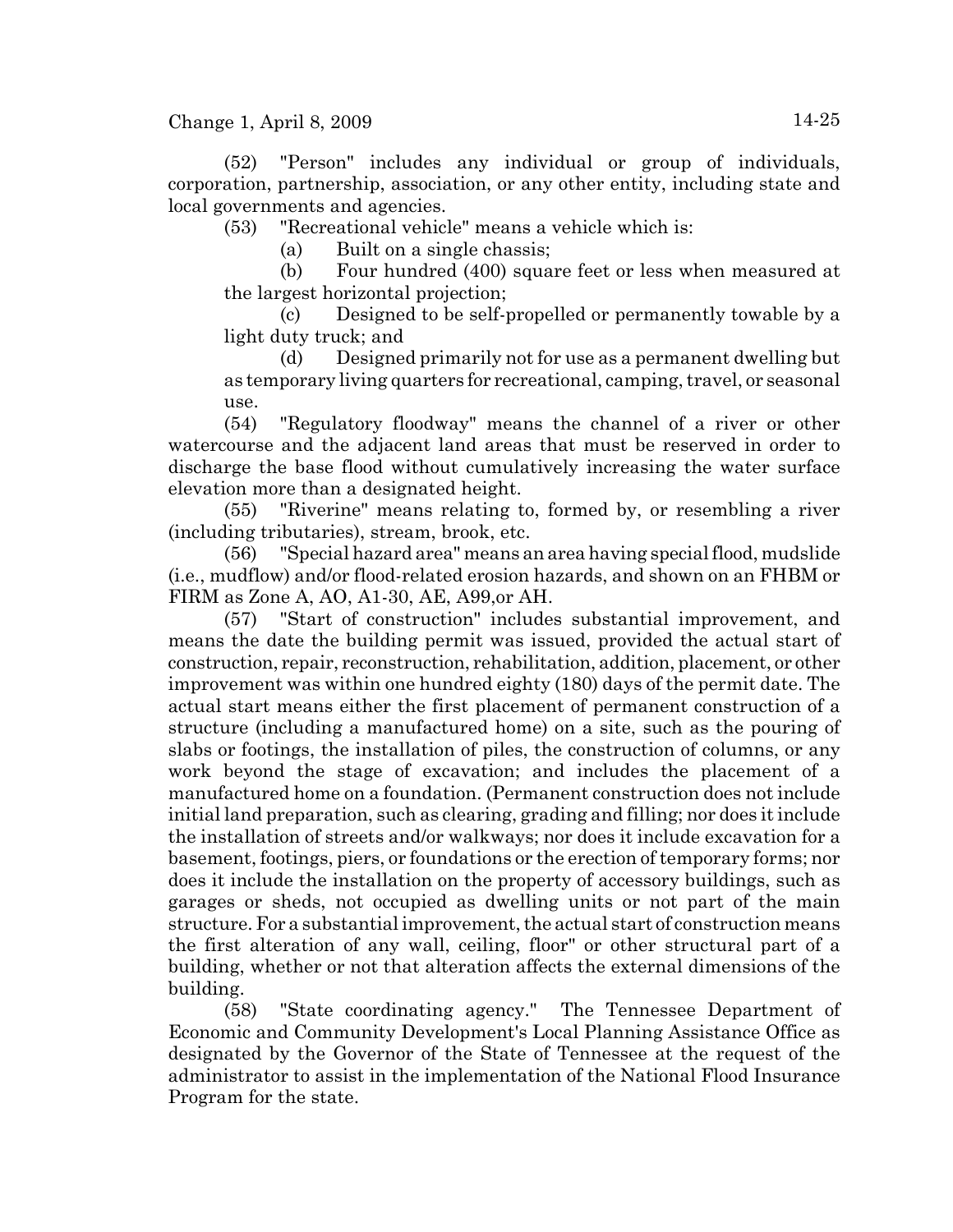(59) "Structure," for purposes of this section, means a walled and roofed building that is principally above ground, a manufactured home, a gas or liquid storage tank, or other man-made facilities or infrastructures.

(60) "Substantial damage" means damage of any origin sustained by a structure whereby the cost of restoring the structure to its before damaged condition would equal or exceed fifty percent (50%) of the market value of the structure before the damage occurred.

(61) (a) "Substantial improvement" means any repairs, reconstructions, rehabilitations, additions, alterations or other improvements to a structure, taking place during a five (5) year period, in which the cumulative cost equals or exceeds fifty percent (50%) of the market value of the structure before the "start of construction" of the improvement. The market value of the structure should be:

(i) The appraised value of the structure prior to the start of the initial repair or improvement; or

(ii) In the case of damage, the value of the structure prior to the damage occurring. This term includes structures which have incurred "substantial damage," regardless of the actual repair work performed.

(b) For the purpose of this definition, "substantial improvement" is considered to occur when the first alteration of any wall, ceiling, floor or other structural part of the building commences, whether or not that alteration affects the external dimensions of the building. The term does not, however, include either:

(i) Any project for improvement of a structure to correct existing violations of state or local health, sanitary, or safety code specifications which have been preidentified by the local code enforcement official and which are the minimum necessary to assure safe living conditions and not solely triggered by an improvement or repair project; or

(ii) Any alteration of a "historic structure," provided that the alteration will not preclude the structure's continued designation as a "historic structure."

(62) "Substantially improved existing manufactured home parks or subdivisions" is where the repair, reconstruction, rehabilitation or improvement of the streets, utilities and pads equals or exceeds fifty percent (50%) of the value of the streets, utilities and pads before the repair, reconstruction or improvement commenced.

(63) "Variance" is a grant of relief from the requirements of this ordinance which permits construction in a manner otherwise prohibited by this ordinance where specific enforcement would result in unnecessary hardship.

(64) "Violation" means the failure of a structure or other development to be fully compliant with the community's floodplain management regulations. A structure or other development without the elevation certificate, other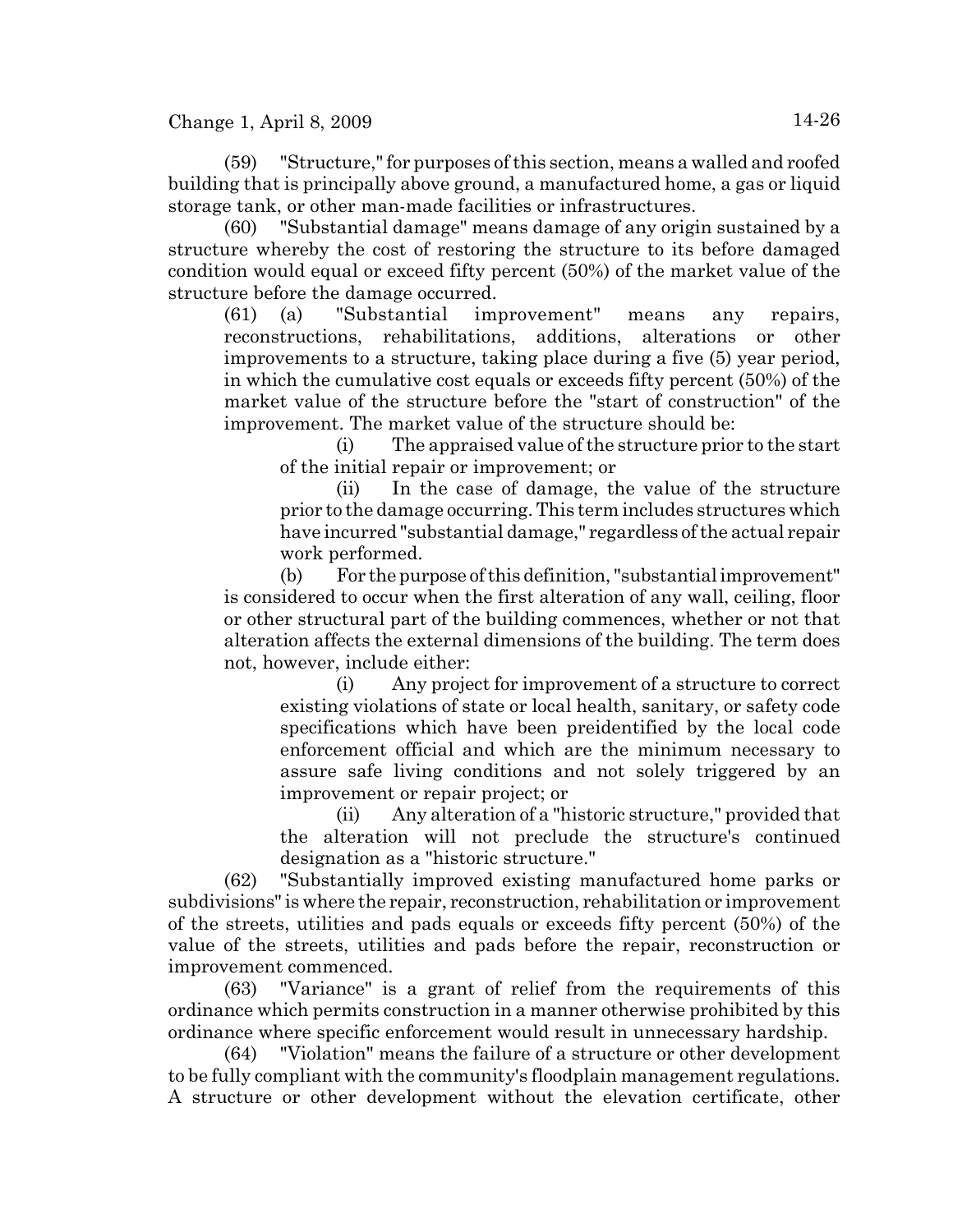certification, or other evidence of compliance required in this ordinance is presumed to be in violation until such time as that documentation is provided.

(65) "Water surface elevation" means the height, in relation to the National Geodetic Vertical Datum (NGVD) of 1929 (or other datum, where specified), of floods of various magnitudes and frequencies in the floodplains of riverine areas. (as added by Ord. #20060224, March 2006)

**14-405. General provisions**. (1) Application. This ordinance shall apply to all areas within the incorporated area of Baileyton, Tennessee.

(2) Basis for establishing the areas of special flood hazard. The areas of special flood hazard identified for Greene County (Baileyton), Tennessee, Federal Emergency Management Agency, Flood Insurance Study (FIS) and Flood Insurance Rate Map (FIRM), Community Panel Number 47059C0105, dated July 3, 2006, along with all supporting technical data, are adopted by reference and declared to be a part of this ordinance.

(3) Requirement for development permit. A development permit shall be required in conformity with this ordinance prior to the commencement of any development activities.

(4) Compliance. No land, structure or use shall hereafter be, located, extended, converted or structurally altered without full compliance with the terms of this ordinance and other applicable regulations.

(5) Abrogation and greater restrictions. This ordinance is not intended to repeal, abrogate, or impair any existing easements, covenants, or deed restrictions. However, where this ordinance conflicts or overlaps with another regulatory instrument, whichever imposes the more stringent restrictions shall prevail.

(6) Interpretation. In the interpretation and application of this ordinance, all provisions shall be:

(a) Considered as minimum requirements;

(b) Liberally construed in favor of the governing body; and

(c) Deemed neither to limit nor repeal any other powers granted under Tennessee statutes.

(7) Warning and disclaimer of liability. The degree of flood protection required by this ordinance is considered reasonable for regulatory purposes and is based on scientific and engineering considerations. Larger floods can and will occur on rare occasions. Flood heights may be increased by man-made or natural causes. This ordinance does not imply that land outside the areas of special flood hazard or uses permitted within such areas will be free from flooding or flood damages. This ordinance shall not create liability on the part of the Baileyton of Greene County, Tennessee or by any officer or employee thereof for any flood damages that result from reliance on this ordinance or any administrative decision lawfully made hereunder.

(8) Penalties for violation. Violation of the provisions of this ordinance or failure to comply with any of its requirements, including violation of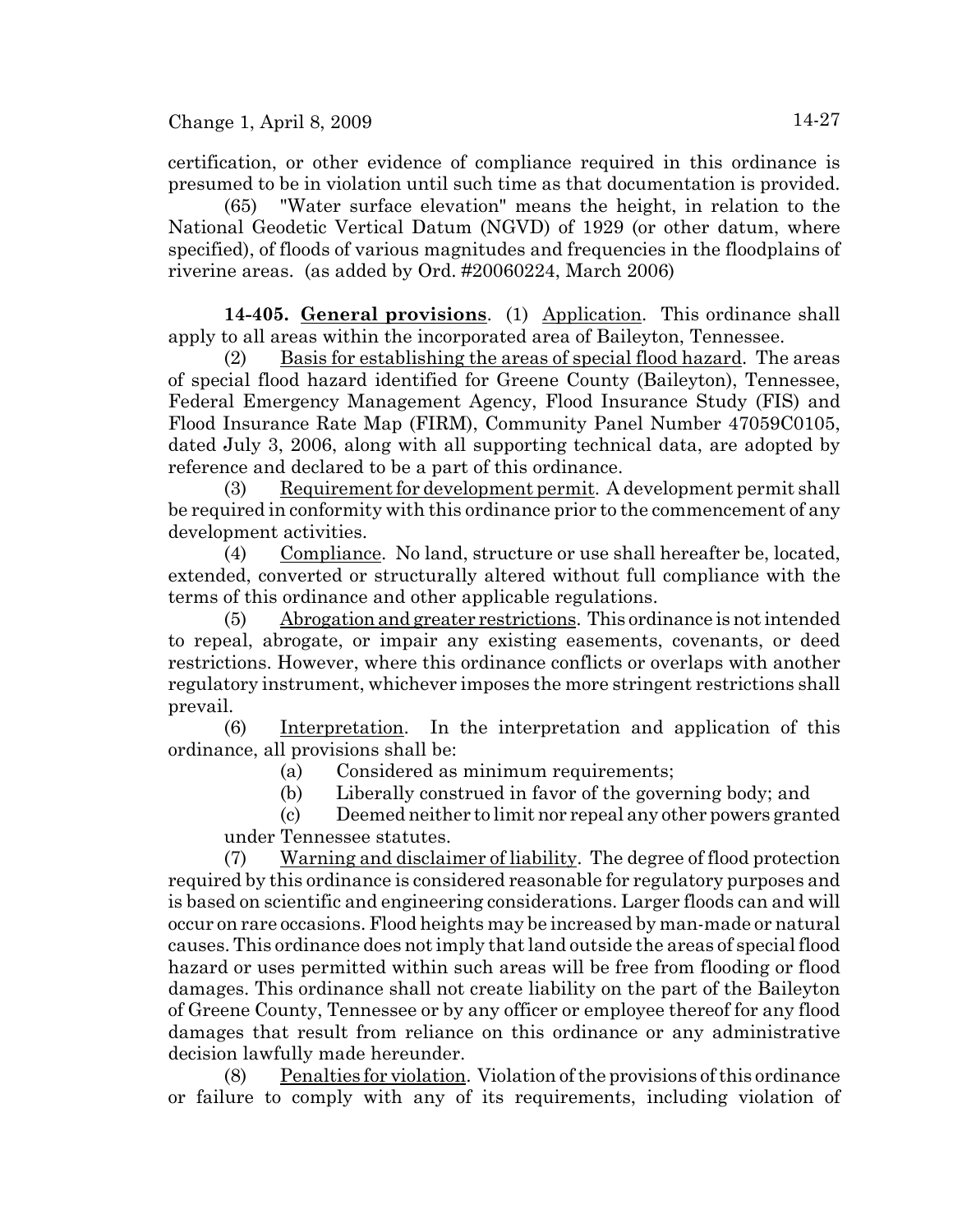conditions and safeguards established in connection with grants of variance shall constitute a misdemeanor punishable as other misdemeanors as provided by law. Each day such violation continues shall be considered a separate offense. Nothing herein contained shall prevent the Baileyton of Greene County, Tennessee from taking such other lawful actions to prevent or remedy any violation. (as added by Ord. #20060224, March 2006)

**13-406. Administration**. (1) Designation of ordinance administrator. The mayor is hereby appointed as the administrator to implement the provisions of this ordinance.

(2) Permit procedures. Application for a development permit shall be made to the administrator on forms furnished by the community prior to any development activities. The development permit may include, but is not limited to the following: plans in duplicate drawn to scale and showing the nature, location, dimensions, and elevations of the area in question; existing or proposed structures, earthen fill placement, storage of materials or equipment, and drainage facilities. Specifically, the following information is required:

> (a) Application stage. (i) Elevation in relation to mean sea level of the proposed lowest floor, including basement, of all buildings where BFEs are available, or to the highest adjacent grade when applicable under this ordinance.

> (ii) Elevation in relation to mean sea level to which any non-residential building will be flood-proofed where BFEs are available, or to the highest adjacent grade when applicable under this ordinance.

> (iii) Design certificate from a registered professional engineer or architect that the proposed non-residential flood-proofed building will meet the flood-proofing criteria in § 14-406(2).

> (iv) Description of the extent to which any watercourse will be altered or relocated as a result of proposed development.

(b) Construction stage. Within unnumbered A zones, where flood elevation data are not available, the administrator shall record the elevation of the lowest floor on the development permit. The elevation of the lowest floor shall be determined as the measurement of the lowest floor of the building relative to the highest adjacent grade.

For all new construction and substantial improvements, the permit holder shall provide to the administrator an as-built certification of the regulatory floor elevation or flood-proofing level upon the completion of the lowest floor or flood-proofing. Within unnumbered A zones, where flood elevation data is not available, the elevation of the lowest floor shall be determined as the measurement of the lowest floor of the building relative to the highest adjacent grade.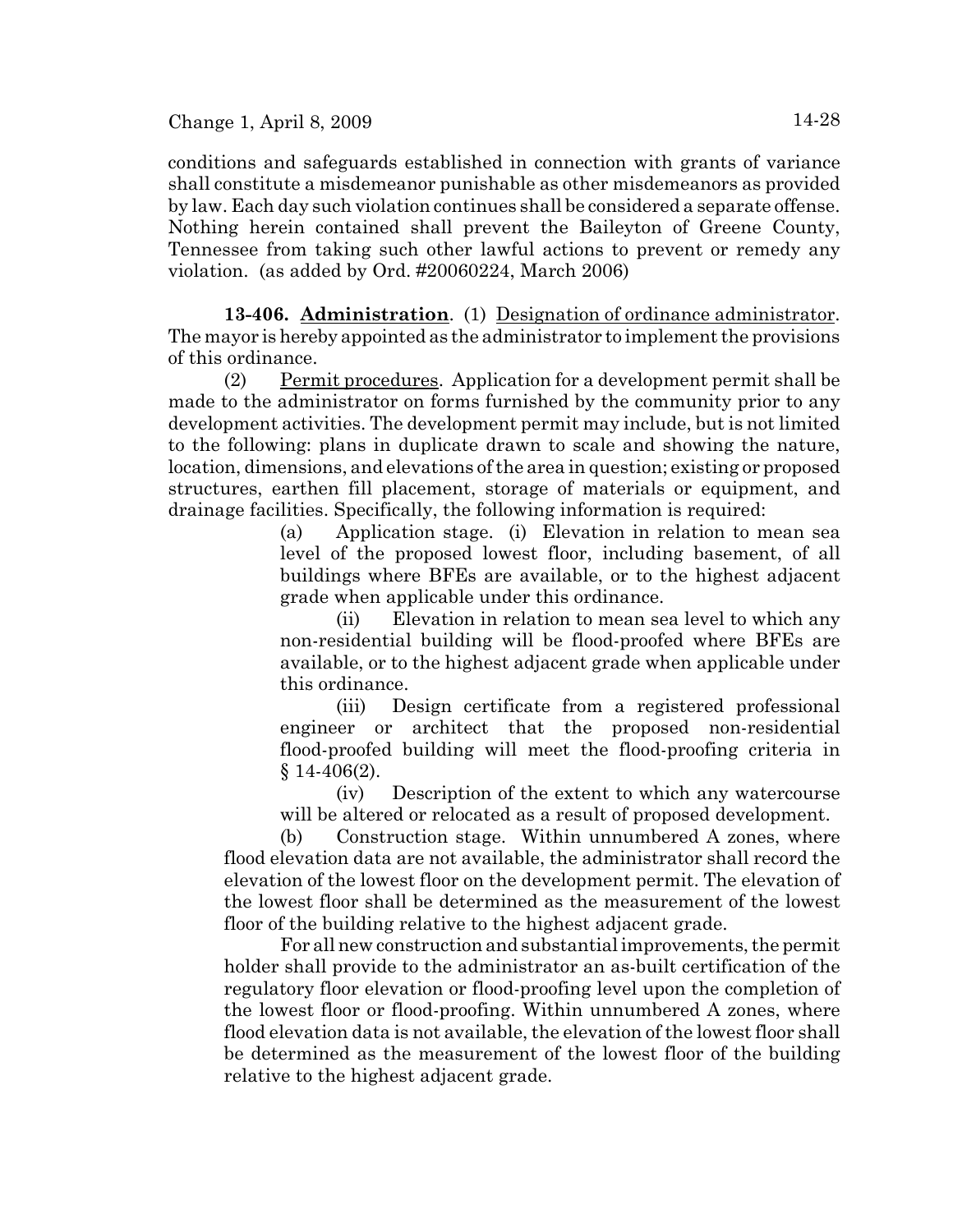Any lowest floor certification made relative to mean sea level shall be prepared by or under the direct supervision of, a registered land surveyor and certified by same. When flood-proofing is utilized for a non-residential building, said certification shall be prepared by, or under the direct supervision of, a professional engineer or architect and certified by same.

Any work undertaken prior to submission of the certification shall be at the permit holder's risk. The administrator shall review the above-referenced certification data. Deficiencies detected by such review shall be corrected by the permit holder immediately and prior to further work being allowed to proceed. Failure to submit the certification or failure to make said corrections required hereby, shall be cause to issue a stop-work order for the project.

(3) Duties and responsibilities of the administrator. Duties of the administrator shall include, but not be limited to:

(a) Review of all development permits to assure that the permit requirements of this ordinance have been satisfied, and that proposed building sites will be reasonably safe from flooding.

(b) Advice to permittee that additional federal or state permits may be required, and if specific federal or state permit requirements are known, require that copies of such permits be provided and maintained on file with the development permit. This shall include section 404 of the Federal Water Pollution Control Act Amendments of 1972, 33 U.S.C. 1334.

(c) Notification to adjacent communities and the Tennessee Department of Economic and Community Development, Local Planning Assistance Office, prior to any alteration or relocation of a watercourse, and submission of evidence of such notification to the Federal Emergency Management Agency.

(d) For any altered or relocated watercourse, submit engineering data/analysis within six (6) months to the Federal Emergency Management Agency to ensure accuracy of community flood maps through the Letter of Map Revision process. Assure that the flood carrying capacity within an altered or relocated portion of any watercourse is maintained.

(e) Record the elevation, in relation to mean sea level or the highest adjacent grade, where applicable of the lowest floor including basement of all new or substantially improved buildings, in accordance with  $\S$  14-406(2).

(f) Record the actual elevation; in relation to mean sea level or the highest adjacent grade, where applicable to which the new or substantially improved buildings have been flood-proofed, in accordance with § 14-406(2).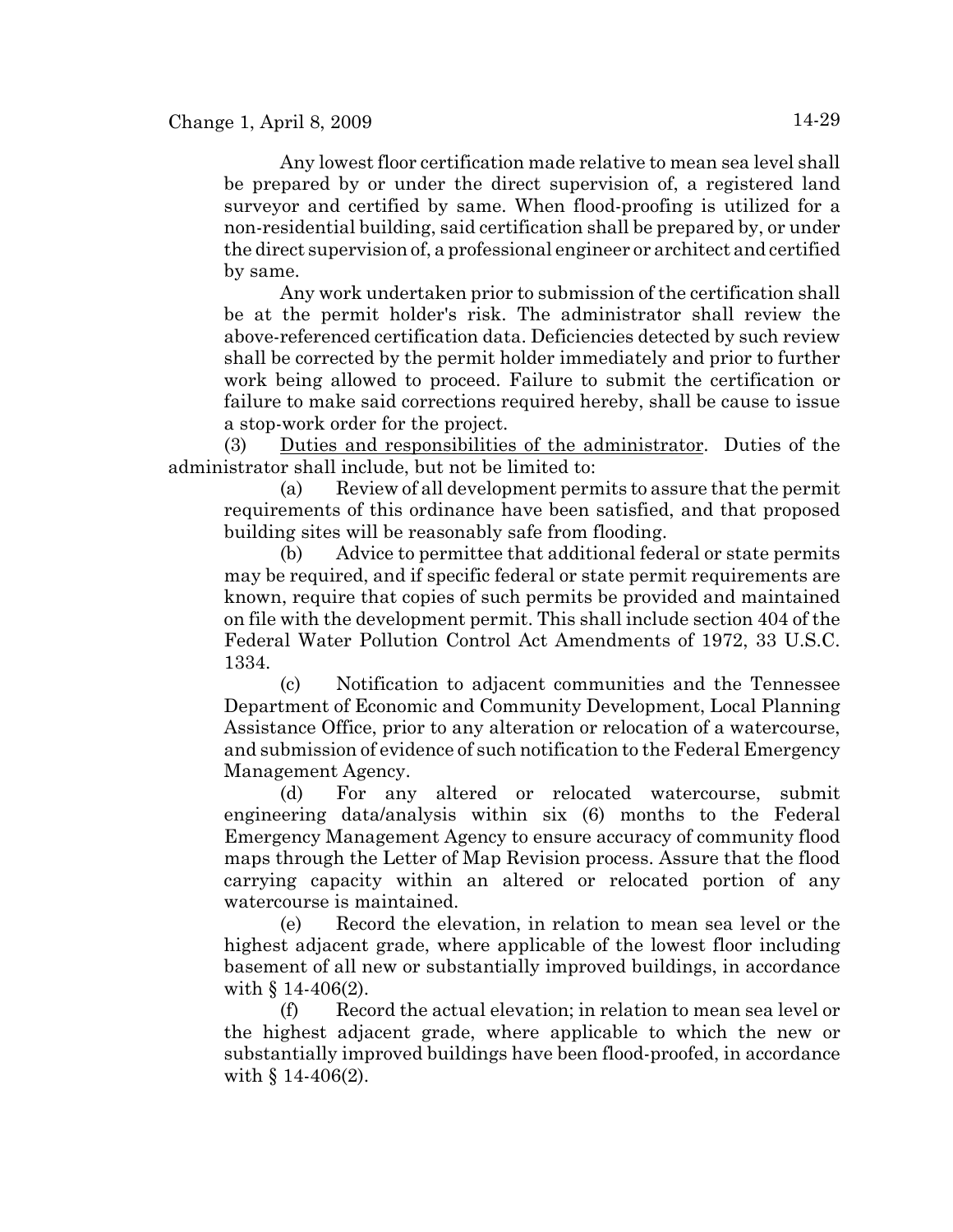(g) When flood-proofing is utilized for a structure, the administrator shall obtain certification of design criteria from a registered professional engineer or architect, in accordance with  $$14-406(2)$ .

(h) Where interpretation is needed as to the exact location of boundaries of the areas of special flood hazard (for example, where there appears to be a conflict between a mapped boundary and actual field conditions) the administrator shall make the necessary interpretation. Any person contesting the location of the boundary shall be given a reasonable opportunity to appeal the interpretation as provided in this ordinance.

(i) When base flood elevation data or floodway data have not been provided by the Federal Emergency Management Agency then the administrator shall obtain, review and reasonably utilize any base flood elevation and floodway data available from a federal, state, or other sources, including data developed as a result of these regulations, as criteria for requiring that new construction, substantial improvements, or other development in Zone A on the Community FIRM meet the requirements of this ordinance.

Within unnumbered A zones, where base flood elevations have not been established and where alternative data is not available, the administrator shall require the lowest floor of a building to be elevated or flood-proofed to a level of at least three feet (3') above the highest adjacent grade (lowest floor and highest adjacent grade being defined in § 14-404 of this ordinance). All applicable data including elevations or flood-proofing certifications shall be recorded as set forth in  $\S 14-406(2)$ .

(j) All records pertaining to the provisions of this ordinance shall be maintained in the office of the administrator and shall be open for public inspection. Permits issued under the provisions of this ordinance shall be maintained in a separate file or marked for expedited retrieval within combined files. (as added by Ord. #20060224, March 2006)

**14-407. Provisions for flood hazard reduction**. (1) General standards. In all flood prone areas the following provisions are required:

(a) New construction and substantial improvements to existing buildings shall be anchored to prevent flotation, collapse or lateral movement of the structure;

(b) Manufactured homes shall be elevated and anchored to prevent flotation, collapse, or lateral movement. Methods of anchoring may include, but are not limited to, use of over-the-top or frame ties to ground anchors. This standard shall be in addition to and consistent with applicable state requirements for resisting wind forces;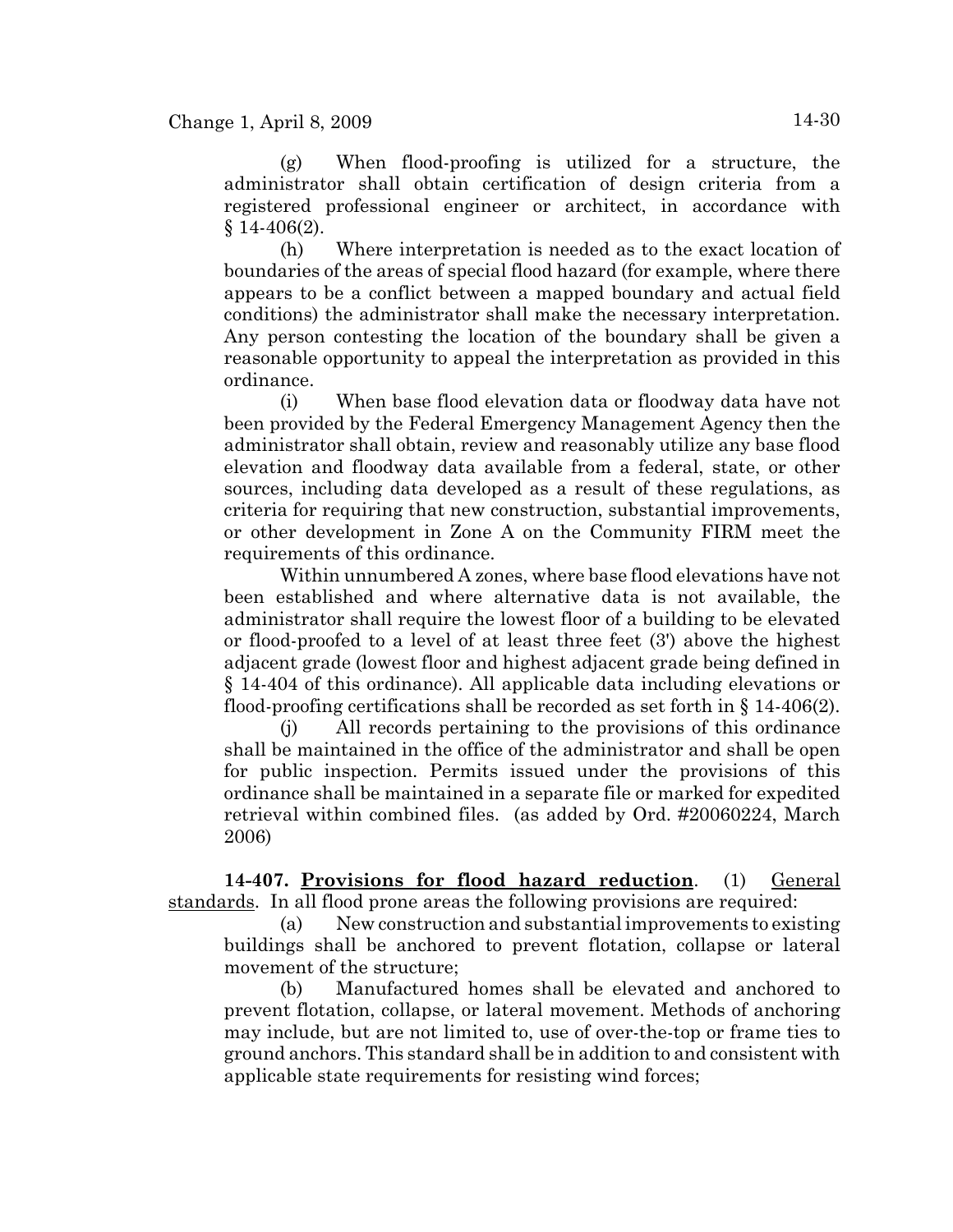(c) New construction and substantial improvements to existing buildings shall be constructed with materials and utility equipment resistant to flood damage;

(d) New construction or substantial improvements to existing buildings shall be constructed by methods and practices that minimize flood damage;

(e) All electrical, heating, ventilation, plumbing, air conditioning equipment, and other service facilities shall be designed and/or located so as to prevent water from entering or accumulating within the components during conditions of flooding;

(f) New and replacement water supply systems shall be designed to minimize or eliminate infiltration of flood waters into the system;

(g) New and replacement sanitary sewage systems shall be designed to minimize or eliminate infiltration of flood waters into the systems and discharges from the systems into flood waters;

(h) On-site waste disposal systems shall be located and constructed to avoid impairment to them or contamination from them during flooding;

(i) Any alteration, repair, reconstruction or improvements to a building that is in compliance with the provisions of this ordinance, shall meet the requirements of "new construction" as contained in this ordinance; and

(j) Any alteration, repair, reconstruction or improvements to a building that is not in compliance with the provision of this ordinance, shall be undertaken only if said nonconformity is not further extended or replaced.

(2) Specific standards. These provisions shall apply to all areas of special flood hazard as provided herein:

(a) Residential construction. Where base flood elevation data is available, new construction or substantial improvement of any residential building (or manufactured home) shall have the lowest floor, including basement, elevated no lower than one foot (1') above the base flood elevation. Should solid foundation perimeter walls be used to elevate a structure, openings sufficient to facilitate equalization of flood hydrostatic forces on both sides of exterior walls and to ensure unimpeded movement of floodwater shall be provided in accordance with the standards of § 14-407(2).

Within unnumbered A zones, where base flood elevations have not been established and where alternative data is not available, the administrator shall require the lowest floor of a building to be elevated or flood-proofed to a level of at least three feet (3') above the highest adjacent grade (lowest floor and highest adjacent grade being defined in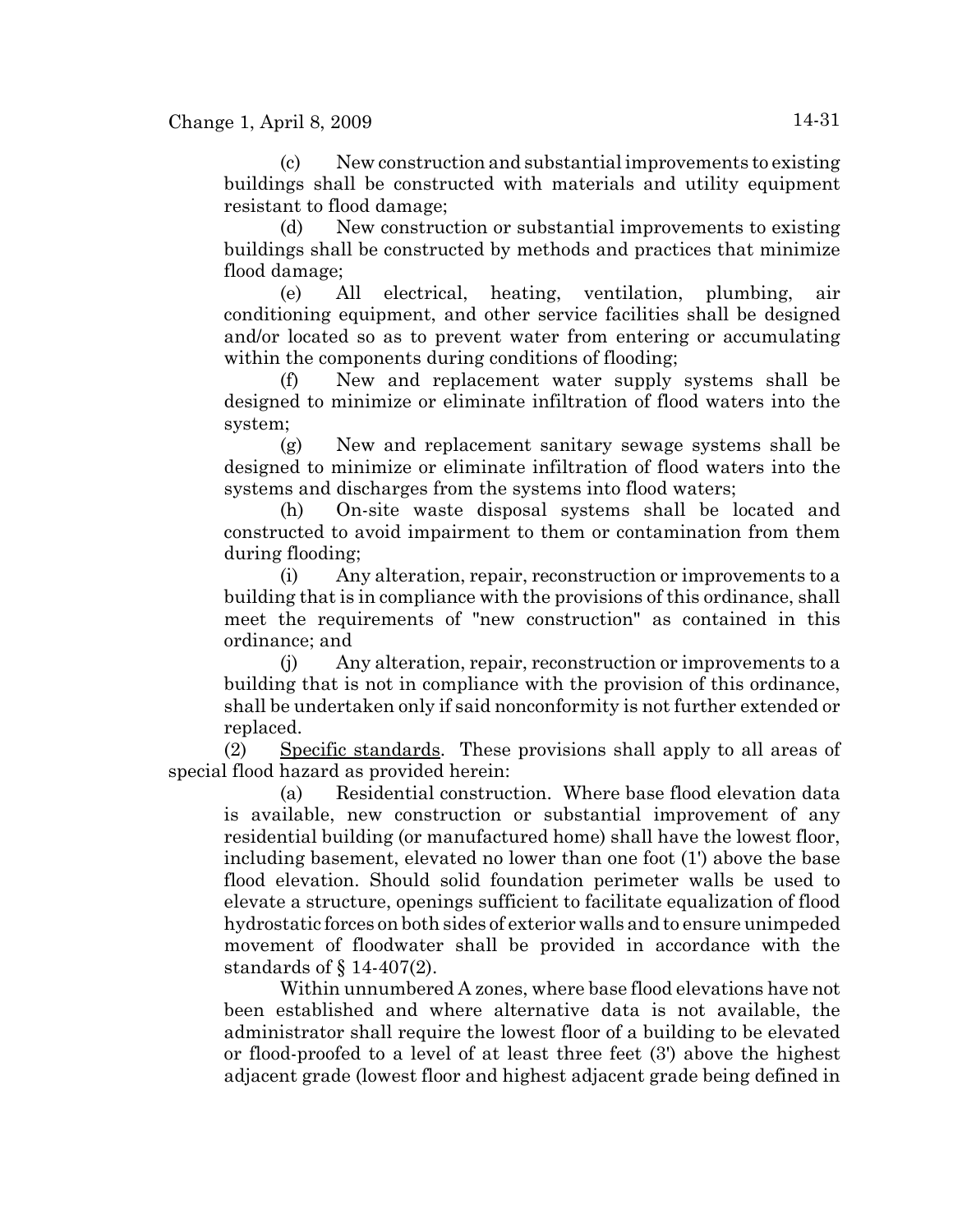§ 14-404 of this ordinance). All applicable data including elevations or flood-proofing certifications shall be recorded as set forth in  $\S 14-406(2)$ .

(b) Non-residential construction. New construction or substantial improvement of any commercial, industrial, or non-residential building, when BFE data is available, shall have the lowest floor, including basement, elevated or flood-proofed no lower than one foot (1') above the level of the base flood elevation.

Within unnumbered A zones, where base flood elevations have not been established and where alternative data is not available, the administrator shall require the lowest floor of a building to be elevated or flood-proofed to a level of at least three feet (3') above the highest adjacent grade (lowest floor and highest adjacent grade being defined in § 14-404 of this ordinance). All applicable data including elevations or flood-proofing certifications shall be recorded as set forth in  $\S 14-406(2)$ .

Buildings located in all A-zones may be flood-proofed, in lieu of being elevated, provided that all areas of the building below the required elevation are watertight, with walls substantially impermeable to the passage of water, and are built with structural components having the capability of resisting hydrostatic and hydrodynamic loads and the effects of buoyancy. A registered professional engineer or architect shall certify that the design and methods of construction are in accordance with accepted standards of practice for meeting the provisions above, and shall provide such certification to the administrator as set forth in § 14-406(2).

(c) Elevated building. All new construction or substantial improvements to existing buildings that include any fully enclosed areas formed by foundation and other exterior walls below the base flood elevation, or required height above the highest adjacent grade, shall be designed to preclude finished living space and designed to allow for the entry and exit of flood waters to automatically equalize hydrostatic flood forces on exterior walls.

(i) Designs for complying with this requirement must either be certified by a professional engineer or architect or meet the following minimum criteria.

> (A) Provide a minimum of two (2) openings having a total net area of not less than one (1) square inch for every square foot of enclosed area subject to flooding;

> (B) The bottom of all openings shall be no higher than one foot (1') above the finish grade; and

> (C) Openings may be equipped with screens, louvers, valves or other coverings or devices provided they permit the automatic flow of floodwaters in both directions.

(ii) Access to the enclosed area shall be the minimum necessary to allow for parking of vehicles (garage door) or limited storage of maintenance equipment used in connection with the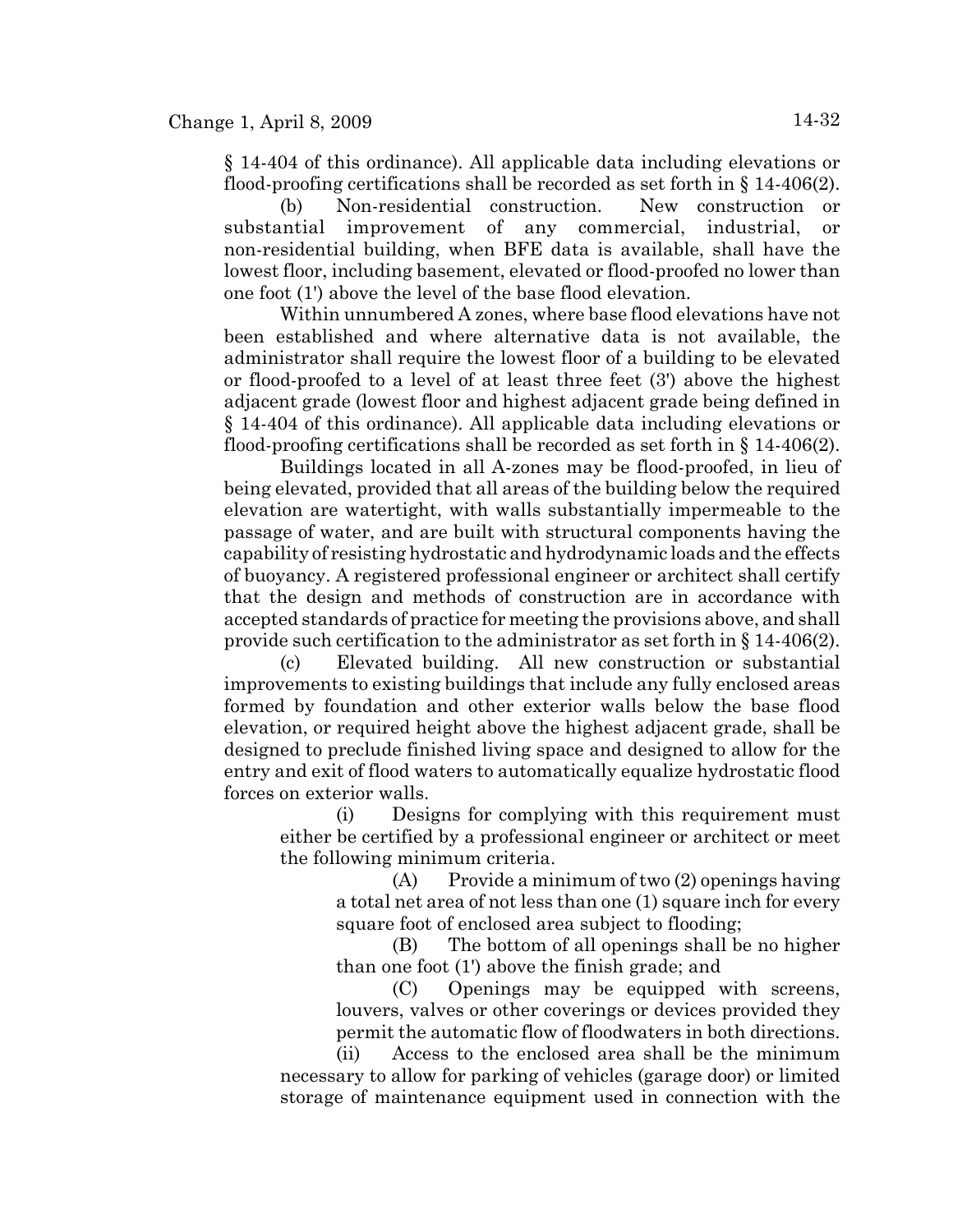premises (standard exterior door) or entry to the elevated living area (stairway or elevator); and

(iii) The interior portion of such enclosed area shall not be partitioned or finished into separate rooms in such a way as to impede the movement of floodwaters and all such petitions shall comply with the provisions of  $\S$  14-407(2) of this ordinance.

(d) Standards for manufactured homes and recreational vehicles. (i) All manufactured homes placed, or substantially improved, on:

(A) Individual lots or parcels;

(B) In expansions, to existing manufactured home parks or subdivisions; or

(C) In new or substantially improved manufactured home parks or subdivisions, must meet all the requirements of new construction, including elevations and anchoring.

(ii) All manufactured homes placed or substantially improved in an existing manufactured home park or subdivision must be elevated so that either:

(A) When base flood elevations are available the lowest floor of the manufactured home is elevated on a permanent foundation no lower than one foot (1') above the level of the base flood elevation; or

(B) Absent base flood elevations the manufactured home chassis is elevated and supported by reinforced piers (or other foundation elements) at least three feet (3') in height above the highest adjacent grade.

(iii) Any manufactured home, which has incurred "substantial damage" as the result of a flood or that has substantially improved, must meet the standards of  $\S 14-407(2)(d)$ of this ordinance.

(iv) All manufactured homes must be securely anchored to an adequately anchored foundation system to resist flotation, collapse and lateral movement.

(v) All recreational vehicles placed on identified flood hazard sites must either:

(A) Be on the site for fewer than one hundred eighty (180) consecutive days;

(B) Be fully licensed and ready for highway use. (A recreational vehicle is ready for highway use if it is licensed, on its wheels or jacking system, attached to the site only by quick disconnect type utilities and security devices, and has no permanently attached structures or additions.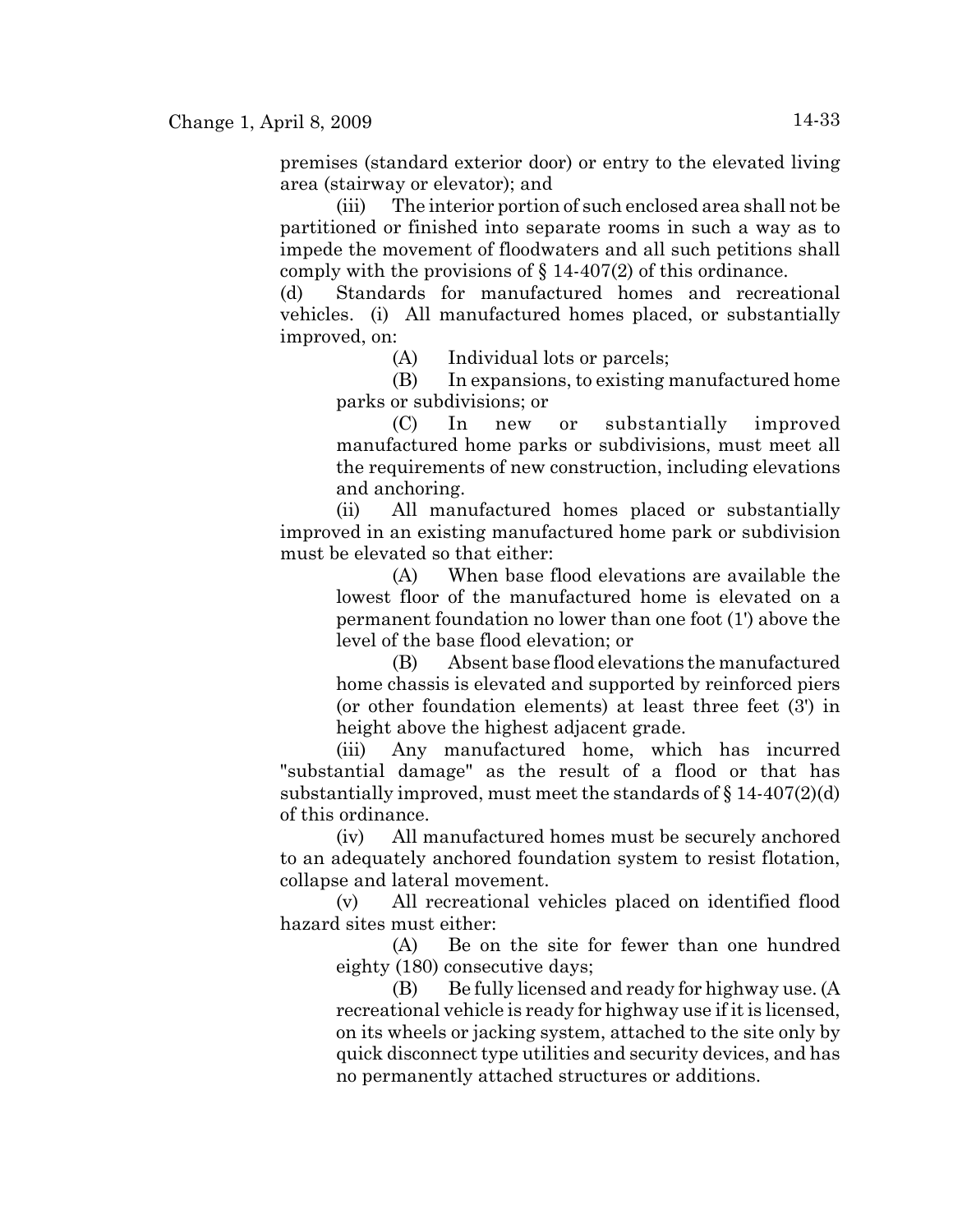(C) The recreational vehicle must meet all the requirements for new construction, including the anchoring and elevation requirements of this section above if on the site for longer than one hundred eighty (180) consecutive days.

(e) Standards for subdivisions. Subdivisions and other proposed new developments, including manufactured home parks, shall be reviewed to determine whether such proposals will be reasonably safe from flooding. If a subdivision proposal or other proposed new development is in a floodprone area, any such proposals shall be reviewed to ensure that:

(i) All subdivision proposals shall be consistent with the need to minimize flood damage.

(ii) All subdivision proposals shall have public utilities and facilities such as sewer, gas, electrical and water systems located and constructed to minimize or eliminate flood damage.

(iii) All subdivision proposals shall have adequate drainage provided to reduce exposure to flood hazards.

(iv) Base flood elevation data shall be provided for subdivision proposals and other proposed developments (including manufactured home parks and subdivisions) that are greater than fifty (50) lots and/or five (5) acres in area.

(3) Standards for areas of special flood hazard with established base flood elevations and with floodways designated. Located within the areas of special flood hazard established in § 14-405(2), are areas designated as floodways. A floodway may be an extremely hazardous area due to the velocity of floodwaters, debris or erosion potential. In addition, the area must remain free of encroachment in order to allow for the discharge of the base flood without increased flood heights and velocities. Therefore, the following provisions shall apply:

(a) Encroachments are prohibited, including earthen fill material, new construction, substantial improvements or other developments within the regulatory floodway. Development may be permitted however, provided it is demonstrated through hydrologic and hydraulic analyses performed in accordance with standard engineering practices that the cumulative effect of the proposed encroachments or new development, when combined with all other existing and anticipated development, shall not result in any increase to the water surface elevation of the base flood level, velocities or floodway widths during the occurrence of a base flood discharge at any point within the community. A registered professional engineer must provide supporting technical data and certification thereof.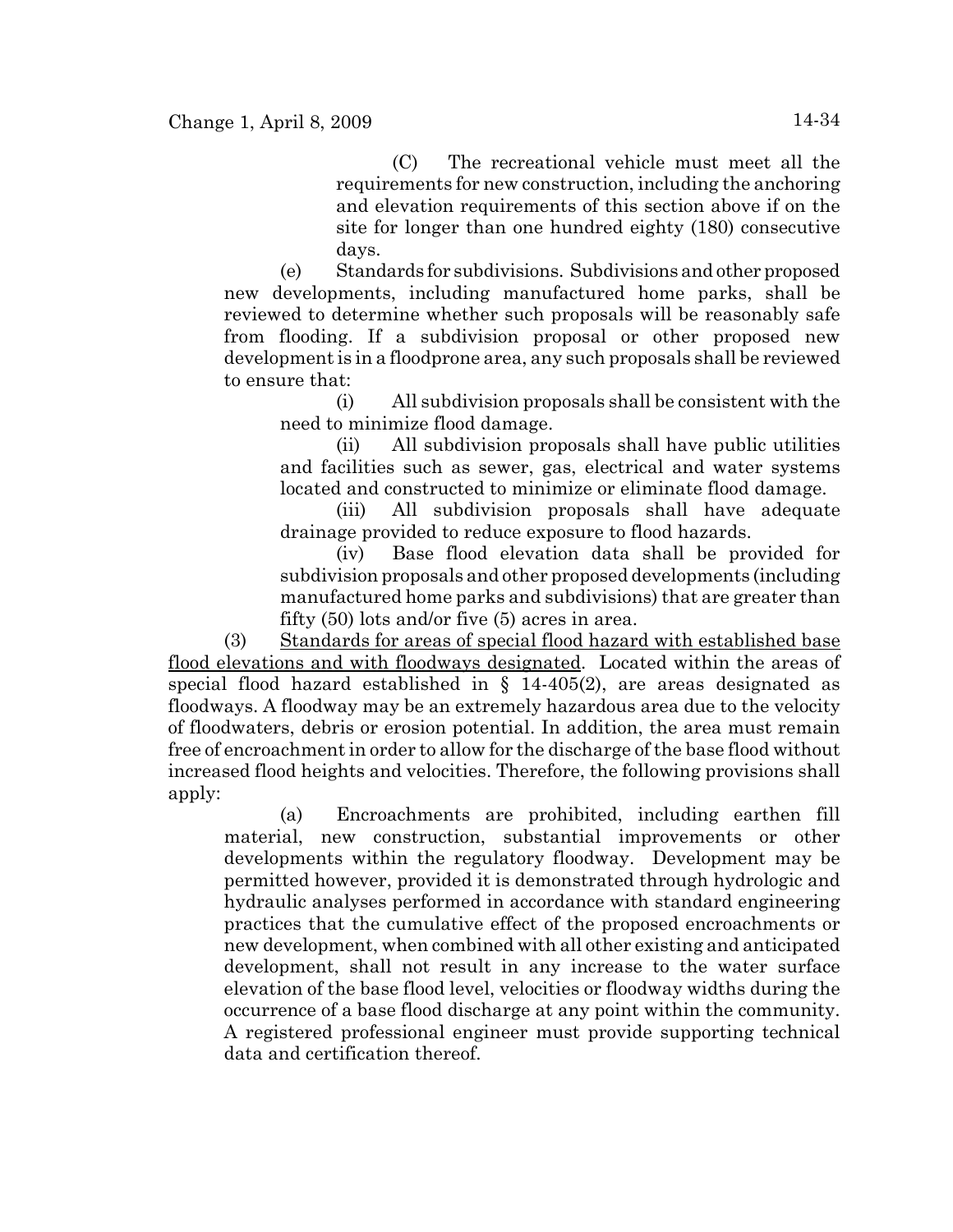(b) New construction or substantial improvements of buildings shall comply with all applicable flood hazard reduction, provisions of § 14-407.

(4) Standards for areas of special flood hazard Zones AE with established base flood elevations but without floodways designated. Located within the areas of special flood hazard established in  $\S$  14-405(2), where streams exist with base flood data provided but where no floodways have been designated, (Zones AE) the following provisions apply:

(a) No encroachments, including fill material, new structures or substantial improvements shall be located within areas of special flood hazard, unless certification by a registered professional engineer is provided demonstrating that the cumulative effect of the proposed development, when combined with all other existing and anticipated development, will not increase the water surface elevation of the base flood more than one foot (1') at any point within the community. The engineering certification should be supported by technical data that conforms to standard hydraulic engineering principles.

(b) New construction or substantial improvements of buildings shall be elevated or flood-proofed to elevations established in accordance with  $\S 14-407(2)$ .

(5) Standards for streams without established base flood elevations or floodways (A Zones). Located within the areas of special flood hazard established in § 14-405, where streams exist, but no base flood data has been provided (A Zones), or where a floodway has not been delineated, the following provisions shall apply:

(a) When base flood elevation data or floodway data have not been provided in accordance with § 14-405, then the administrator shall obtain, review and reasonably utilize any scientific or historic base flood elevation and floodway data available from a federal, state or other source, in order to administer the provisions of  $\S 14-407$ . Only if data is not available from these sources, then the following provisions ((b) and (c)) shall apply:

(b) No encroachments, including structures or fill material, shall be located within an area equal to the width of the stream or twenty feet (20'), whichever is greater, measured from the top of the stream bank, unless certification by registered professional engineer is provided demonstrating that the cumulative effect of the proposed development, when combined with all other existing and anticipated development, will not increase the water surface elevation of the base flood more than one foot (1') at any point within the community. The engineering certification should be supported by technical data that conforms to standard hydraulic engineering principles.

(c) In special flood hazard areas without base flood elevation data, new construction or substantial improvements of existing shall have the lowest floor of the lowest enclosed area (including basement) elevated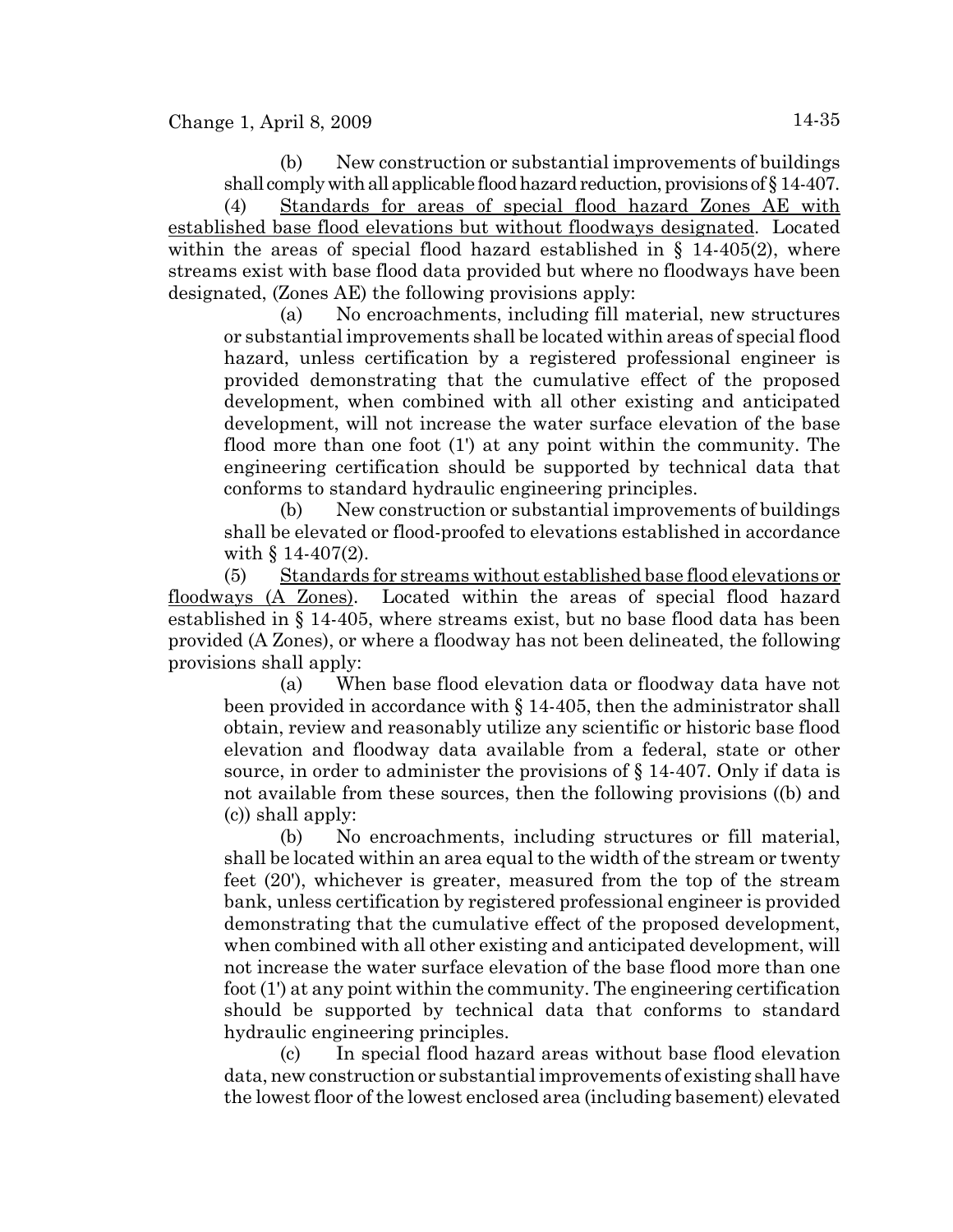no less than three feet (3') above the highest adjacent grade at the building site. Openings sufficient to facilitate the unimpeded movements of floodwaters shall be provided in accordance with the standards of § 14-407(2), and "elevated buildings."

(6) Standards for areas of shallow flooding (AO and AH Zones). Located within the areas of special flood hazard established in § 14-405(2), are areas designated as shallow flooding areas. These areas have special flood hazards associated with base flood depths of one to three feet (1'-3') where a clearly defined channel does not exist and where the path of flooding is unpredictable and indeterminate; therefore, the following provisions apply:

(a) All new construction and substantial improvements of residential and non-residential buildings shall have the lowest floor, including basement, elevated to at least one foot (1') above the flood depth number specified on the Flood Insurance Rate Map (FIRM), in feet, above the highest adjacent grade. If no flood depth number is specified, the lowest floor, including basement, shall be elevated, at least three feet (3') above the highest adjacent grade. Openings sufficient to facilitate the unimpeded movements of floodwaters shall be provided in accordance with standards of § 14-407(2), and "elevated buildings."

(b) All new construction and substantial improvements of nonresidential buildings may be flood-proofed in lieu of elevation. The structure together with attendant utility and sanitary facilities must be flood-proofed and designed watertight to be completely flood-proofed to at least one foot (1') above the specified FIRM flood level, with walls substantially impermeable to the passage of water and with structural components having the capability of resisting hydrostatic and hydrodynamic loads and the effects of buoyancy. If no depth number is specified, the lowest floor, including basement, shall be flood-proofed to at least three feet (3') above the highest adjacent grade. A registered professional engineer or architect shall certify that the design and methods of construction are in accordance with accepted standards of practice for meeting the provisions of this ordinance and shall provide such certification to the administrator as set forth above and as required in § 14-406(2).

(c) Adequate drainage paths shall be provided around slopes to guide floodwaters around and away from proposed structures.

(d) The administrator shall certify the elevation or the highest adjacent grade, where applicable, and the record shall become a permanent part of the permit file.

(7) Standards for areas protected by flood protection system (A-99 Zones). Located within the areas of special flood hazard established in § 14-405. Are areas of the 100-year floodplain protected by a flood protection system but where base flood elevations and flood hazard factors have not been determined.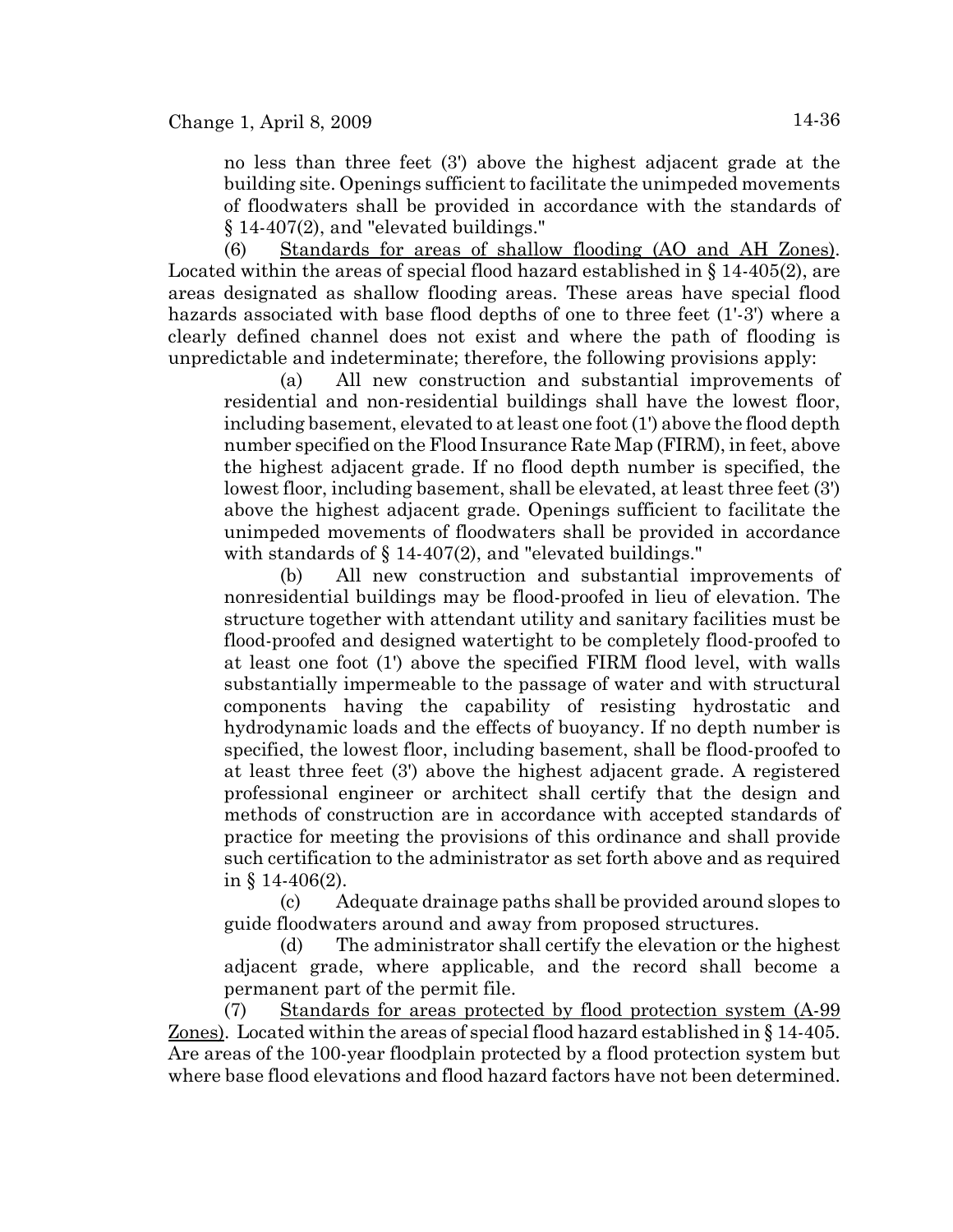Within these areas (A-99 Zones) all provisions of §§ 14-406 and 14-406(1) shall apply.

(8) Standards for unmapped streams. Located within Baileyton, Tennessee are unmapped streams where areas of special flood hazard are neither indicated nor identified. Adjacent to such streams the following provisions shall apply:

(a) In areas adjacent to such unmapped streams, no encroachments including fill material or structures shall be located within an area of at least equal to twice the width of the stream, measured from the top of each stream bank, unless certification by a registered professional engineer is provided demonstrating that the cumulative effect of the proposed development, when combined with all other existing and anticipated development, will not increase the water surface elevation of the base flood more than one foot (1') at any point within the locality.

(b) When new elevation data is available, new construction or substantial improvements of buildings shall be elevated or flood-proofed to elevations established in accordance with § 14-406. (as added by Ord. #20060224, March 2006)

**14-308. Variance procedures**. The provisions of this section shall apply exclusively to areas of special flood hazard within Baileyton, Tennessee.

(1) Board of zoning appeals. (a) The Baileyton Board of Zoning Appeals shall hear and decide appeals and requests for variances from the requirements of this ordinance.

(b) Variances may be issued for the repair or rehabilitation of historic structures (see definition) upon a determination that the proposed repair or rehabilitation will not preclude the structure's continued designation as a historic structure and the variance is the minimum to preserve the historic character and design of the structure.

(c) In passing upon such applications, the board of zoning appeals shall consider all technical evaluations, all relevant factors, all standards specified in other sections of this ordinance; and

(i) The danger that materials may be swept onto other property to the injury of others;

(ii) The danger to life and property due to flooding or erosion;

(iii) The susceptibility of the proposed facility and its contents to flood damage;

(iv) The importance of the services provided by the proposed facility to the community;

(v) The necessity of the facility to a waterfront location, in the case of a functionally dependent facility;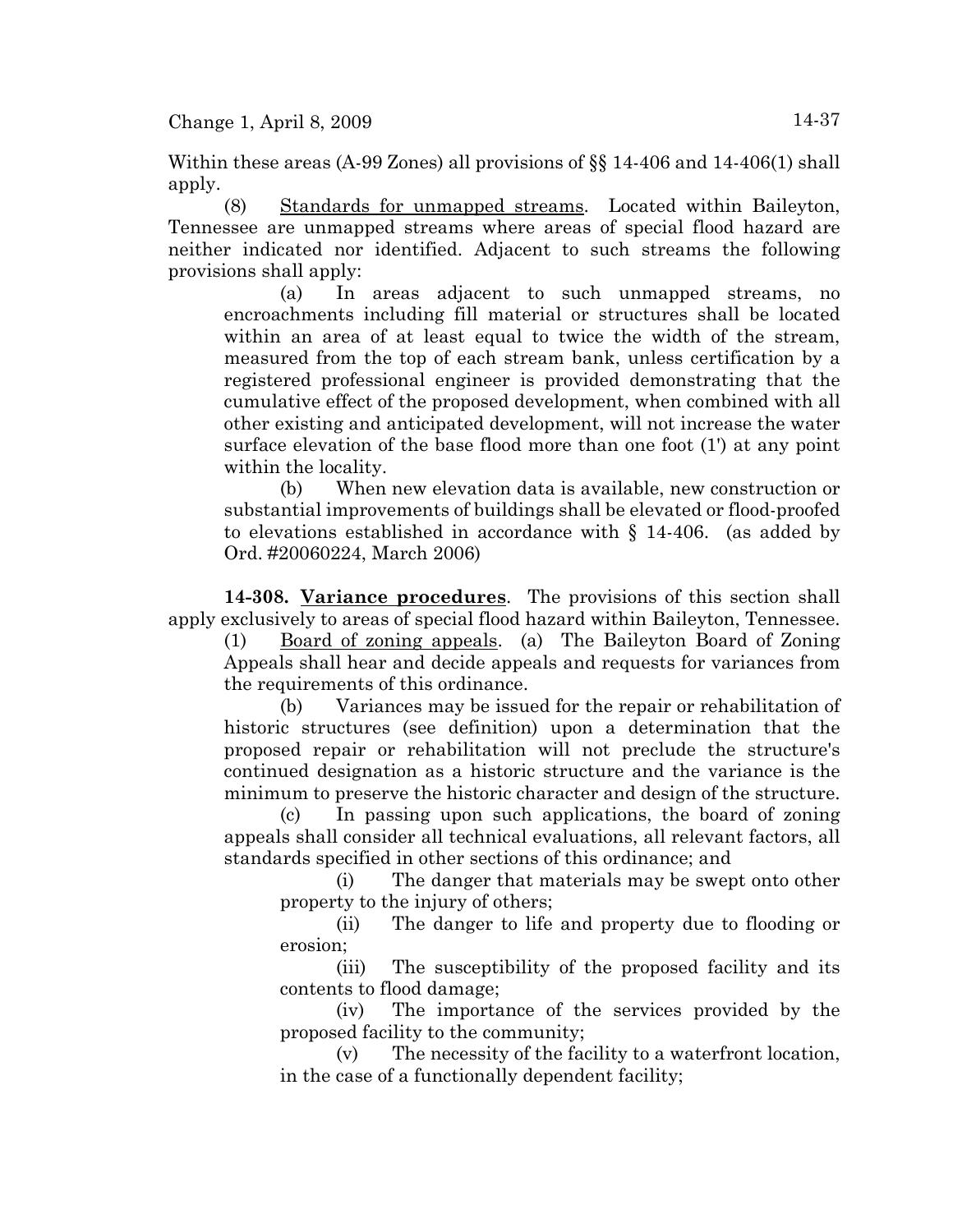(vi) The availability of alternative locations, not subject to flooding or erosion damage, for the proposed use;

(vii) The relationship of the proposed use to the comprehensive plan and floodplain management program for that area;

(viii) The safety of access to the property in times of flood for ordinary and emergency vehicles;

(ix) The expected heights, velocity, duration, rate of rise and sediment transport of the flood waters and the effects of wave action, if applicable, expected at the site; and

(x) The costs of providing governmental services during and after flood conditions including maintenance and repair of public utilities and facilities such as sewer, gas, electrical, and water systems, and streets and bridges.

(d) Upon consideration of the factors listed above, and the purposes of this ordinance, the board of floodplain review may attach such conditions to the granting of variances as it deems necessary to effectuate the purposes of this ordinance.

(e) Variances shall not be issued within any designated floodway if any increase in flood levels during the base flood discharge would result.

(2) Conditions for variances. (a) Variances shall be issued upon a determination that the variance is the minimum relief necessary, considering the flood hazard; and in the instance of a historical building, a determination that the variance is the minimum relief necessary so as not to destroy the historic character and design of the building.

(b) Variances shall only be issued upon: a showing of good and sufficient cause, a determination that failure to grant the variance would result in exceptional hardship; or a determination that the granting of a variance will not result in increased flood heights, additional threats to public safety, extraordinary public expense, create nuisance, cause fraud on or victimization of the public, or conflict with existing local laws or ordinances.

(c) Any applicant to whom a variance is granted shall be given written notice that the issuance of a variance to construct a structure below the base flood level will result in increased premium rates for flood insurance, and that such construction below the base flood level increases risks to life and property.

(d) The administrator shall maintain the records of all appeal actions and report any variances to the Federal Emergency Management Agency upon request. (as added by Ord. #20060224, March 2006)

**14-409. Legal status provisions**. Conflict with other ordinances. In case of conflict between this ordinance or any part thereof, and the whole or part